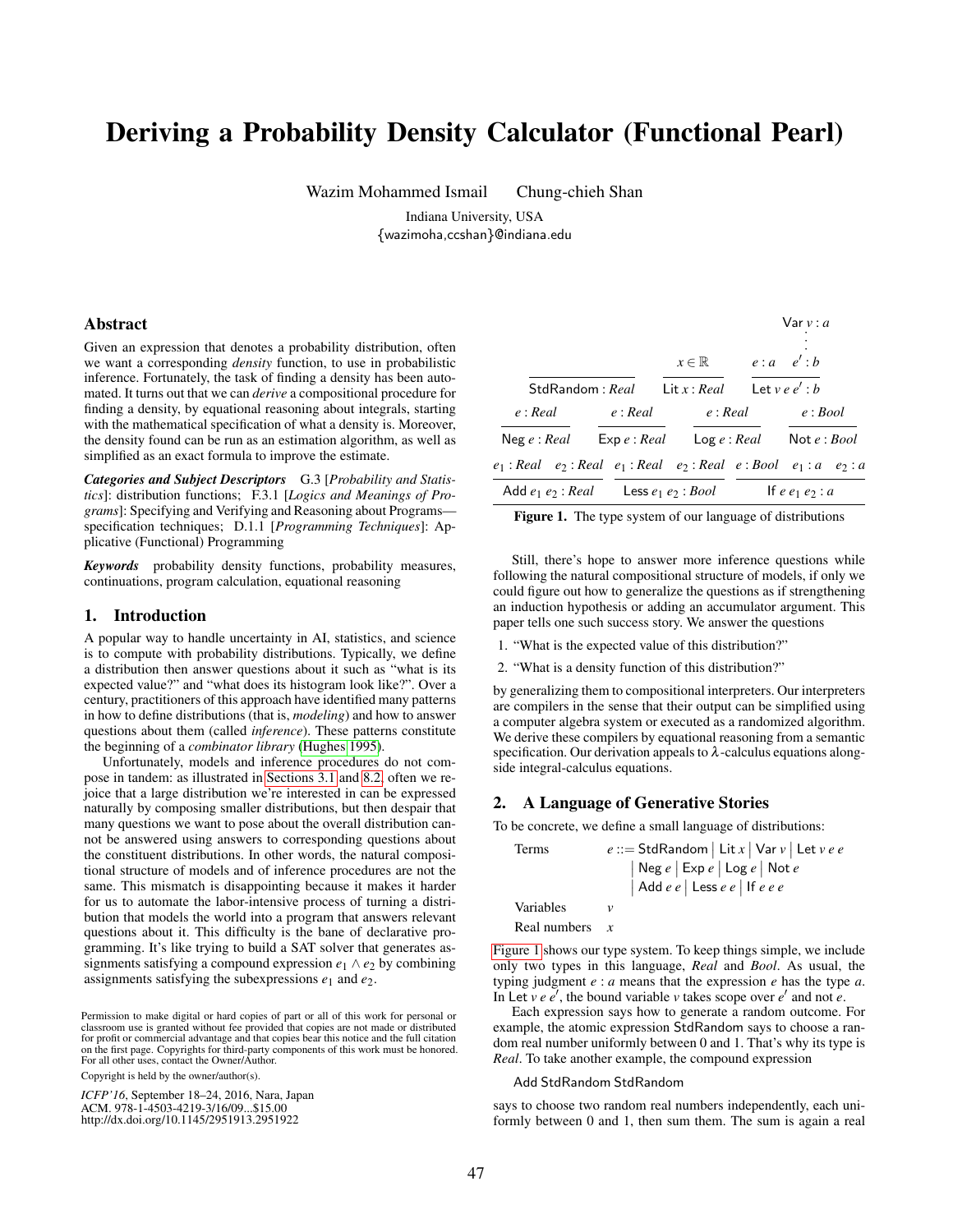number, so this expression's type is also *Real*. These descriptions of how to generate a random outcome are called *generative stories* by applied statisticians, and also called *generators* in QuickCheck [\(Claessen and Hughes 2000\)](#page-11-1). The intuitive meaning of a generative story is a distribution over its outcomes, such as over reals. Because generative stories are intuitive to tell, and because they make it easy to detect dependencies among random choices [\(Pearl 1988\)](#page-11-2), it's popular to express probability distributions by composing generative stories—such as using Add. The syntax of our language thus embodies the "natural compositional structure of models" referred to in the introduction above.

We define a Haskell data type *Expr* to encode the expressions of our language. Actually, using the GADT (generalized algebraic data type) extension, let's define two Haskell types *Expr Real* and *Expr Bool* at the same time, to distinguish our types *Real* and *Bool*.

## data *Expr a* where

| StdRandom:: |                                                                                                                  | Expr Real        |
|-------------|------------------------------------------------------------------------------------------------------------------|------------------|
| Lit         | $::Rational \rightarrow$                                                                                         | <b>Expr</b> Real |
| Var         | $::Var a \rightarrow$                                                                                            | Expr a           |
| Let         | $::$ Var $a \rightarrow E$ xpr $a \rightarrow E$ xpr $b \rightarrow$                                             | Expr <i>b</i>    |
| Neg, Exp.   |                                                                                                                  |                  |
| Log         | $::\text{Expr}$ Real $\rightarrow$                                                                               | Expr Real        |
| Not         | $::\mathop{Expr} \mathop{Bool} \rightarrow$                                                                      | Expr Bool        |
| Add         | $::\text{Expr}$ Real $\rightarrow$ Expr Real $\rightarrow$                                                       | Expr Real        |
| Less        | $::\text{Expr}$ Real $\rightarrow$ Expr Real $\rightarrow$                                                       | Expr Bool        |
| ١f          | $::\mathit{Expr}$ Bool $\rightarrow \mathit{Expr}$ a $\rightarrow \mathit{Expr}$ a $\rightarrow \mathit{Expr}$ a |                  |

(Although we can easily construct an infinite *Expr* value by writing a recursive Haskell program, we avoid it because it would not correspond to any expression of our language.) We also define the types *Var Real* and *Var Bool* for variable names.

data *Var a* where Real :: *String* → *Var Real* Bool :: *String* → *Var Bool*

But for brevity, we elide the constructors Real and Bool applied to literal strings in examples.

To interpret expressions in our language as generative stories, we write a function *sample*, which takes an expression and an environment as input and returns an *IO* action. To express that the type of the expression matches the outcome of the action, let's take the convenient shortcut of defining *Real* as a type synonym for *Double*, so that the Haskell type *IO Real* makes sense. The code for *sample* is straightforward:

```
type Real = Double
```

```
sample :: Expr a \rightarrow Env \rightarrow IO a
sample StdRandom = getStdRandom random
sample (Lit x) = return (fromRational x)
sample (Var v) \rho = return (lookupEnv \rho v) (Let vee<i>e') \rho =do x \leftarrowsample e \rhosample e' (extendEnv v x ρ)
sample (Neg e) \rho = liftM negate (sample e \rho) sample (Exp e) \rho = liftM exp (sample e \rho)
                          \rho = liftM exp (sample e \rho)<br>
\rho = liftM log (sample e \rho)
sample (Log e)
sample (Not e) \rho = liftM not (sample e \rho)
sample (Add e_1 e_2) \rho = liftM2 (+) (sample e_1 \rho)(sample e_2 \rho)<br>(sample e_1 \rho)sample (Less e_1 e_2) \rho = l \text{if } M2 \leq \epsilon)
                                                  (sample e2 ρ)
sample (If e e<sub>1</sub> e<sub>2</sub>) \rho =do b \leftarrow sample e \rhosample (if b then e_1 else e_2) \rho
```
As is typical of an interpreter, this *sample* function uses a type *Env* of environments (mapping variable names to values), along



<span id="page-1-0"></span>Figure 2. Histograms of two distributions over real numbers. Each histogram is produced by generating 1000 samples (as shown at the end of [Section 2\)](#page-1-0) and putting them into 20 equally spaced bins.

with the functions *lookupEnv* and *extendEnv* for querying and extending environments. For concision, here we opt to represent environments as functions. All this code is standard:

$$
type Env = ∀a. Var a → a
$$
  
\n*lookupEnv* :: *Env* → *Var a → a*  
\n*lookupEnv*  $\rho = \rho$   
\n*emptyEnv* := *Env*  
\n*emptyEnv* := *error* "Unbound"  
\n*extendEnv* :: *Var a → a → Env → Env*  
\n*extendEnv* (Real *v*) *x* – (Real *v'*) | *v* ≡ *v'* = *x*  
\n*extendEnv* (Bool *v*) *x* – (Bool *v'*) | *v* ≡ *v'* = *x*  
\n*extendEnv* – *ρ v'* = *ρ v'*

We can now run our programs to get random outcomes:

>*sample* (Add StdRandom StdRandom) *emptyEnv* 0.8422448686660571 >*sample* (Add StdRandom StdRandom) *emptyEnv* 1.25881932199967 >*sample* (Let "x" StdRandom (Add (Var "x") (Var "x"))) *emptyEnv* 0.23258391029872305 >*sample* (Let "x" StdRandom (Add (Var "x") (Var "x"))) *emptyEnv* 1.1712041724765878

Your outcomes may vary, of course.

For more of a bird's-eye view of the distributions, we can take many independent samples then make a histogram out of each distribution. Two such histograms are shown in [Figure 2.](#page-1-0) As those histograms indicate, the generative story of

Add StdRandom StdRandom

is different from the generative story of

Let "x" StdRandom (Add (Var "x") (Var "x"))

even though both expressions have the type *Real*. The latter expression means to choose just one random real number uniformly between 0 and 1, then double it. In general, Let means to choose an outcome once then use it any number of times. Thus, this is a call-by-value language whose side effect is random choice.

Although this language is small, our development below is wholly compatible with adding more types (such as *Integer*, products, and sums), arithmetic operations (such as division and sine), and distributions (such as normal, gamma, and Poisson). Besides, this language already lets us express many distributions, such as the *exponential distribution*, which ranges over the positive reals:

*exponential* ::*Expr Real exponential* = Neg (Log StdRandom)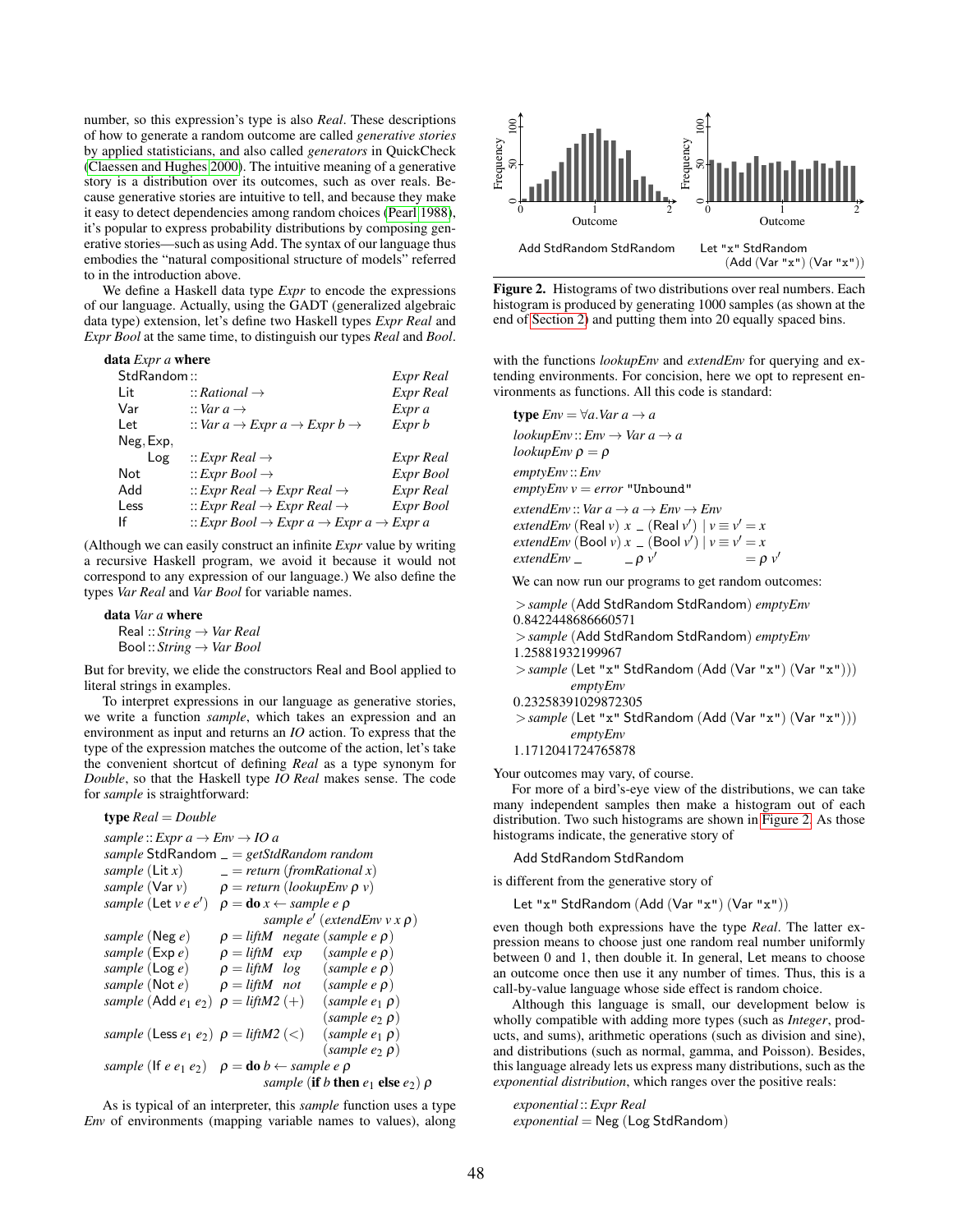# 3. Composing Expectation Functionals

Although the *sample* interpreter is easy to write and intuitive to use, we shouldn't think that the *IO* action it returns is exactly the meaning of an expression. By "meaning" here, we mean what inference should preserve. We often want to reduce *e* to some other expression  $e'$  to speed up inference. The problem with treating *sample e* as the meaning of *e* is that such reduction would usually change the meaning of *e*, because *sample e'* makes different and fewer random choices than *sample e*.

For example, the expression Let "x" StdRandom (Lit 3) always produces the outcome 3, so we should be allowed to reduce it to just Lit 3, and an inference procedure shouldn't be obliged to consume any random seed before generating the 3. In other words, inference shouldn't be obliged to distinguish Lit 3 from Let "x" StdRandom (Lit 3), so we should assign these expressions the same meaning. They draw outcomes from the same distribution.

A less trivial example is that the definition of *sample* above specifies that, in an expression of the form Add  $e_1$   $e_2$  or Less  $e_1$   $e_2$ , the random choices in  $e_1$  must be made before the random choices in *e*2, even though the order doesn't matter. Since addition is commutative, we should assign Add StdRandom (Neg StdRandom) and Add (Neg StdRandom) StdRandom the same meaning. They draw outcomes from the same distribution, even though sampling them starting from the same random seed gives different outcomes.

Thus, the meaning equivalence relation produced by the *sample* semantics is too fine-grained. To coarsen the equivalence properly, measure theory informs us to consider the *expected values* of distributions. Given an expression of type *Real*, its expected value, or *mean*, is basically what the average of many samples approaches as the number of samples approaches infinity. For example, if we run

### >*sample* (Add StdRandom StdRandom) *emptyEnv*

many times and average the results, the average will approach 1 as we take more samples. In the examples above, the expressions Let "x" StdRandom (Lit 3) and Lit 3 both have the expected value 3, and the expressions Add  $e_1$   $e_2$  and Add  $e_2$   $e_1$  always have the same expected value.

#### <span id="page-2-0"></span>3.1 The Expectation Interpreter

If the only question we ever ask about a distribution is "what is its expected value?", then it would be adequate for the meaning of each expression to equal its expected value. Unfortunately, there are other questions we ask whose answers differ on expressions with the same expected value. For example, given an expression of type *Real*, we might ask "what is the probability for its outcome to be less than 1/2?"—perhaps to decide how to bet on it. The two distributions sampled in [Figure 2](#page-1-0) both have expected value 1, but the probability of being less than  $1/2$  is  $1/8$  for the first distribution and 1/4 in the second distribution. Put differently, even though the two distributions have the same expected value, plugging them into the same *context*

If  $( {\sf Less} \, \ldots \, ( {\sf Lit} \, (1/2) ) )$   $( {\sf Lit} \, 1)$   $( {\sf Lit} \, 0 )$ 

gives two distributions with different expected values ( $1/8 \neq 1/4$ ). Even if we know the expected value of an expression *e*, we don't necessarily know the expected value of the larger expression

If (Less 
$$
e
$$
 (Lit  $(1/2)$ )) (Lit  $1$ ) (Lit  $0$ )

containing *e*.

Another way to phrase this complaint is to say that the expectedvalue interpretation is not compositional. That is, if we were to define a Haskell function

$$
mean::Expr\,Real \rightarrow Env \rightarrow Real
$$

then it wouldn't be straightforward the way *sample* is. For example, as the counterexamples in [Figure 2](#page-1-0) show, there's no way to define

*mean* (If (Less *e* (Lit (1/2))) (Lit 1) (Lit 0)) 
$$
\rho = \cdots
$$

in terms of *mean e*. In particular, it's incorrect to define

*mean* (If (Less *e* (Lit (1/2))) (Lit 1) (Lit 0)) 
$$
\rho
$$
  
= **if** *mean e* < 1/2 **then** 1 **else** 0

because it would give the result 0 on the distributions in [Figure 2,](#page-1-0) not 1/8 and 1/4 as it should! People building a compiler for distributions, including the present authors, want compositionality in order to achieve separate compilation.

To make *mean* compositional, we add an argument to it to represent the context [\(Hughes 1995;](#page-11-0) [Hinze 2000\)](#page-11-3) that an expression is plugged into before its expected value is observed. The new function *expect* has the type signature

 $\ell$ *expect* :: *Expr a*  $\rightarrow$  *Env*  $\rightarrow$  (*a*  $\rightarrow$  *Real*)  $\rightarrow$  *Real* 

where the third argument may or may not be the identity function. In other words, the question that *expect e*  $\rho$  *c* asks is "what is the expected value of the distribution  $e$  in the environment  $\rho$  after its outcomes are transformed by the function *c*?". This value is also called the *expectation* of *c* with respect to the distribution. (To keep our derivation mathematically rigorous, we maintain the invariant that *c* is always measurable and non-negative [\(Pollard 2001,](#page-11-4) §2.4), but don't worry if you are not familiar with these side conditions.)

This generalization of *mean* is compositional: we can define *expect* on an expression in terms of *expect* on its subexpressions. Here is the definition:

```
\emph{expect} StdRandom \emph{\_} c = \int_0^1 \lambda x.\, c\, xexpect (Lit x) c = c (from Rational x)expect (Var v) \rho c = c (lookupEnv \rho v)
\epsilonexpect (Let v \epsilon e') \rho c = expect e \rho (\lambda x.
                                     expect e0
(extendEnv v x ρ) c)
expect (Neg e) \rho c = expect e \rho (\lambda x. c (negative x))expect (Exp e) \rho c = expect e \rho (\lambdax. c (exp x)) expect (Log e)
expect (Log e) \rho c = expect e \rho (\lambdax. c (log x)) cxpect (Not e)
                           \rho c = expect e \rho (\lambda x, c (not x))
expect (Add e<sub>1</sub> e<sub>2</sub>) \rho c = expect e<sub>1</sub> \rho (\lambdax.
                                     expect e<sub>2</sub> \rho (\lambda y.c (x + y)))
expect (Less e_1 e_2) \rho c = expect e_1 \rho (\lambda x).
                                     expect e<sub>2</sub> \rho (\lambda y.c (x < y)))
expect (If e e<sub>1</sub> e<sub>2</sub>) \rho c = expect e \rho (\lambda b.
                                     expect (if b then e_1 else e_2) \rho c)
```
### 3.2 Integrals Denoted by Random Choices

To understand this definition, let's start at the top.

The expected value of  $StdRandom$  is  $1/2$ , but that's not the only question that *expect* StdRandom needs to answer. Given any function  $c$  from reals to reals (and any environment  $\rho$ ), *expect* StdRandom  $\rho$  *c* is supposed to be the expected value of choosing a random number uniformly between 0 and 1 then applying *c* to it. That expected value is the integral of *c* from 0 to 1, which in conventional mathematical notation is written as  $\int_0^1 c(x) dx$ . (More precisely, we mean the Lebesgue integral of *c* with respect to the Lebesgue measure from 0 to 1.) In this paper, we blend Haskell and mathematical notation by writing this integral as  $\int_0^1 \lambda x \cdot c \cdot x$ , as if there's a function

$$
\int \cdot : : Real \rightarrow Real \rightarrow (Real \rightarrow Real) \rightarrow Real
$$

already defined. If we want to actually implement such a function, it could perform numerical integration. Or it could perform symbolic integration, or just print formulas containing  $\int$ , if we redefine the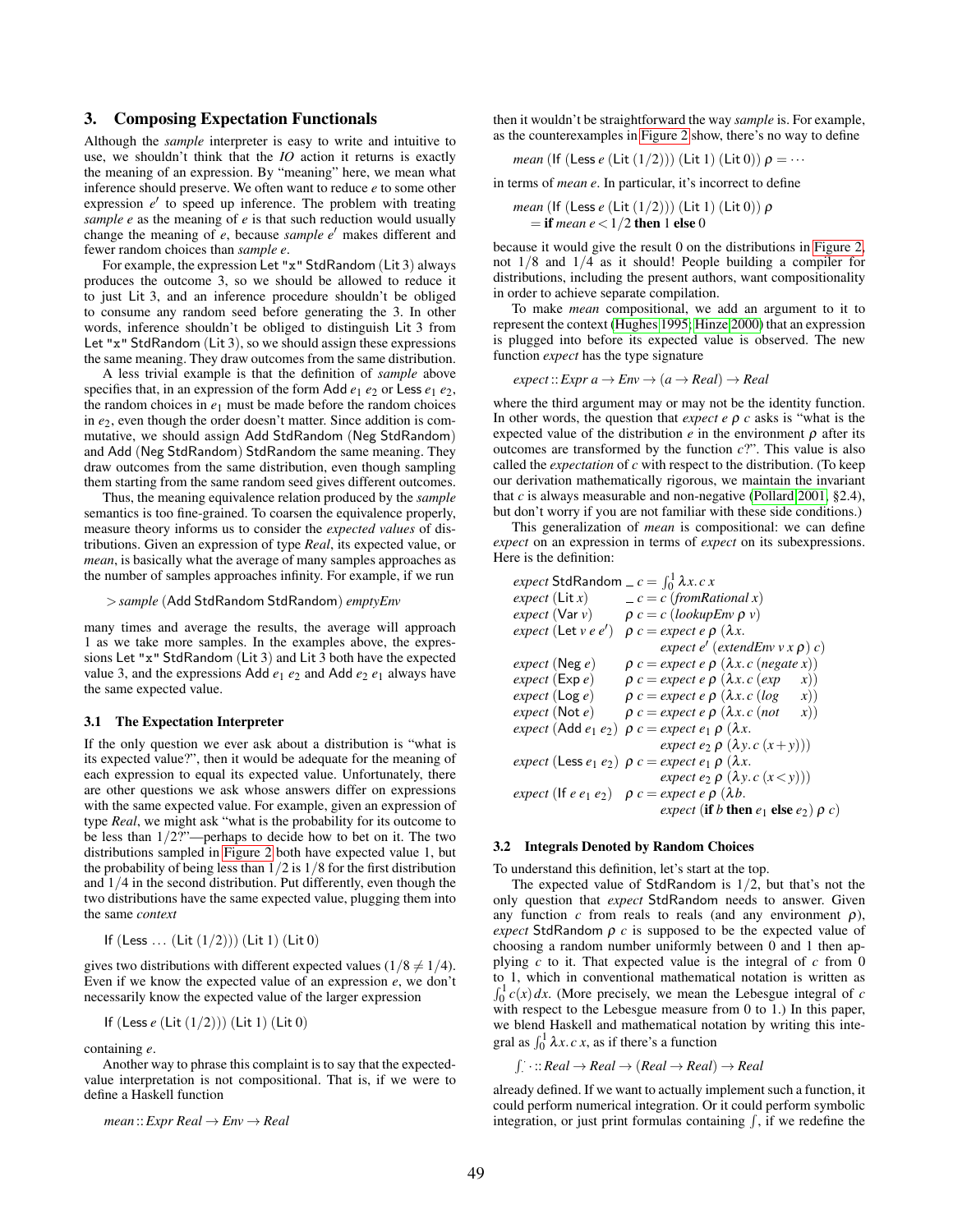

<span id="page-3-0"></span>Figure 3. The expectation of 3 different functions with respect to the same distribution StdRandom, defined in terms of integration from 0 to 1 (the shaded areas)

*Real* type and overload the *Num* class to produce text or syntax trees. (We also notate multiplication by  $\times$ , so *c x* always means applying *c* to *x*, as in Haskell, and not multiplying *c* by *x*.)

So for example, the expected value of *squaring* a uniform random number between 0 and 1 is

$$
expect StdRandom emptyEnv (\lambda x.x \times x)
$$
  
=  $\int_0^1 \lambda x.x \times x$   
= 1/3

which is less than 1/2 because squaring a number between 0 and 1 makes it smaller. And the probability that a uniform random number between 0 and 1 is less than 1/2 is

*expect* StdRandom *emptyEnv* ( $\lambda x$ . **if**  $x < 1/2$  then 1 else 0)  $= \int_0^1 \lambda x \cdot$  if *x* < 1/2 then 1 else 0  $= 1/2$ 

[Figure 3](#page-3-0) depicts these integrals.

 $=$ 

The rest of the definition of *expect* is in *continuation-passing style* [\(Fischer 1993;](#page-11-5) [Reynolds 1972;](#page-11-6) [Strachey and Wadsworth](#page-11-7) [1974\)](#page-11-7). The continuation  $c$  is the function whose expectation we want. The Lit and Var cases are deterministic (that is, they don't make any random choices), so the expectation of *c* with respect to those distributions simply applies *c* to one value. The unary operators (Neg, Exp, Log, Not) each compose the continuation with a mathematical function.

The remaining cases of *expect* involve multiple subexpressions and produce nested integrals if these subexpressions each yield integrals. For example, it follows from the definition that

*expect* (Add StdRandom (Neg StdRandom)) *emptyEnv c* = *expect* StdRandom *emptyEnv* (λ*x*. *expect* StdRandom *emptyEnv* (λ*y*. *c* (*x*+*negate y*)))  $= \int_0^1 \lambda x \cdot \int_0^1 \lambda y \cdot c \cdot (x - y)$ 

The nesting order on the last line doesn't matter, as Tonelli's theo-rem [\(Pollard 2001,](#page-11-4) §4.4) assures it's equal to  $\int_0^1 \lambda y \cdot \int_0^1 \lambda x \cdot c(x-y)$ . In general, Tonelli's theorem lets us exchange nested integrals as long as the integrand (here  $\lambda x y$ . *c* (*x*−*y*)) is measurable and nonnegative. Thus we could just as well define equivalently

$$
expect (Add e1 e2) \rho c = expect e2 \rho (\lambda y.expect e1 \rho (\lambda x.c (x+y)))expect (Less e1 e2) \rho c = expect e2 \rho (\lambda y.expect e1 \rho (\lambda x.c (x < y)))
$$

Besides compositionality, another benefit of generalizing *expect* is that it subsumes every question we can ask about a distribution. After all, a distribution is completely determined by the probability it assigns to each set of outcomes, and the probability of a set is the expectation of the set's characteristic function—the function that maps outcomes in the set to 1 and outcomes not in the set to 0. For example, if *e* is a closed expression of type *Real*, then the probability that the outcome of *e* is less than 1/2 is

*expect e emptyEnv* (
$$
\lambda x
$$
.**if**  $x < 1/2$  **then** 1 **else** 0)

Not only can we express the expected value of the distribution *e* as

mean 
$$
e \rho =
$$
 expect  $e \rho$  id

but we can also express all the other *moments* of *e*, such as the *variance* (the expected squared difference from the mean):

*variance* ::*Expr Real* → *Env* → *Real variance e*  $\rho =$  *expect e*  $\rho (\lambda x. (x - \text{mean } e \rho)^2)$ 

To take another example, the ideal height of each histogram bar in [Figure 2](#page-1-0) is

*expect e emptyEnv* ( $\lambda x$ . **if**  $l_0 < x \leq h$ *i* **then 1000 else** 0)

where *lo* and *hi* are the bounds of the bin and 1000 is the total number of samples. (We abbreviate  $lo \lt x \land x \leq hi$  to  $lo \lt x \leq hi$ .)

Mathematically speaking, every distribution corresponds to a *functional*, which is a function—sort of a generalized integrator that takes as argument another function, namely the integrand *c*. This correspondence is expressed by *expect*, and it's injective. (In fact, it's bijective between measures and "increasing linear functionals with the Monotone Convergence property" [\(Pollard](#page-11-4) [2001,](#page-11-4) page 27).) Therefore, if *expect e*  $\rho$  and *expect e'*  $\rho$  are equal (in other words, if *expect e*  $\rho$  *c* and *expect e'*  $\rho$  *c* are equal for all *c*), then  $e$  and  $e'$  are equivalent and we can feel free to reduce  $e$  to  $e'$ .

In short, we define the meaning of the expression *e* in the environment  $ρ$  to be the functional *expect e*  $ρ$ . Returning to [Figure 2,](#page-1-0) it follows from this definition that the meaning of

#### Add StdRandom StdRandom

in the empty environment is

*expect* (Add StdRandom StdRandom) *emptyEnv*

$$
= \lambda c. \int_0^1 \lambda x. \int_0^1 \lambda y. c (x+y)
$$

and the meaning of

Let "x" 
$$
StdRandom (Add (Var "x") (Var "x"))
$$

in the empty environment is

*expect* (Let "**x**" **StdRandom** (Add (Var "**x**") (Var "**x**")))  
*emptyEnv*  
= 
$$
\lambda c
$$
.  $\int_0^1 \lambda x$ .  $c(x+x)$ 

The two expressions are not equivalent, because the two functionals are not equal: applied to the function  $\lambda x$ . if  $x < 1/2$  then 1 else 0, the first functional returns 1/8 whereas the second functional returns 1/4. In this way, *expect* defines the semantics of our distribution language. Therefore, it naturally enters our specification of a probability density calculator, which we present next.

#### <span id="page-3-1"></span>4. Specifying Probability Densities

Some distributions enjoy the existence of a *density function*. If the distribution is over the type  $a$ , then the density function maps from *a* to reals. Density functions are very useful in probabilistic inference: they underpin many concepts and techniques, including *maximum-likelihood estimation*, *conditioning*, and *Monte Carlo sampling* [\(MacKay 1998;](#page-11-8) [Tierney 1998\)](#page-11-9). We illustrate these applications in [Section 7](#page-8-0) below.

Intuitively, a density function is the outline of a histogram as the bin size approaches zero. For example, the two distributions in [Figure 2](#page-1-0) have the respective density functions shown in [Figure 4.](#page-4-0) The shapes in the two figures are similar, but the histograms are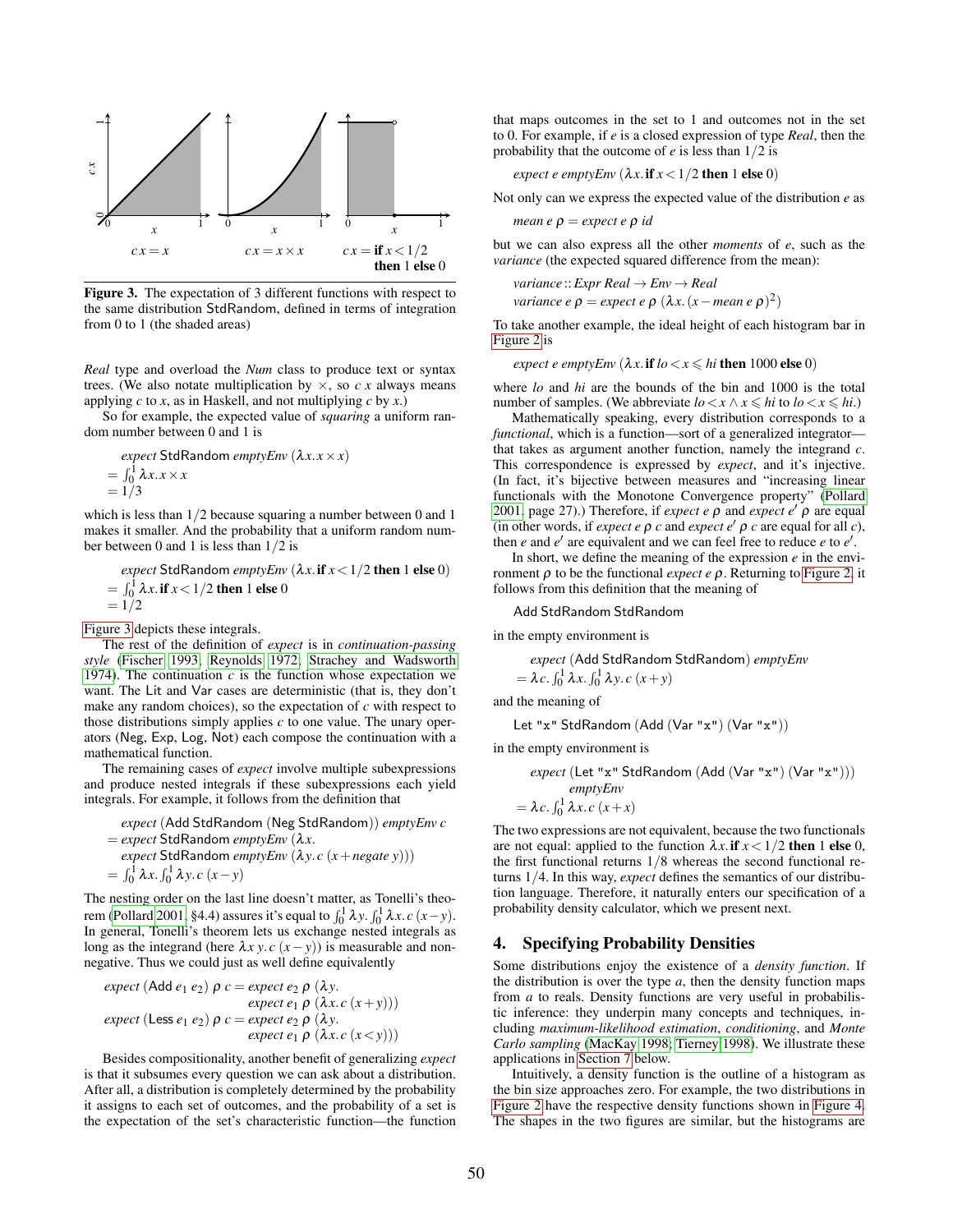

<span id="page-4-0"></span>Figure 4. Density functions of the two distributions in [Figure 2](#page-1-0)

randomly generated as this paper is typeset, whereas each density is a fixed mathematical function.

The precise definition of when a given function qualifies as a density for a given distribution depends on a *base* or *dominating measure*. When the distribution is over reals, the base measure is typically the Lebesgue measure over reals, in which case the definition amounts to the following.

<span id="page-4-2"></span>**Definition 1.** A function  $d$  :: *Real*  $\rightarrow$  *Real* is a *density* (with respect to the Lebesgue measure) for an expression *e* :: *Expr Real* in an environment ρ ::*Env* if and only if

$$
expect\ e\ \rho\ c = \int_{-\infty}^{\infty} \lambda\ t\ dt \times c\ t
$$

for all continuations *c* ::*Real* → *Real*.

And when the distribution is over booleans, the base measure is typically the counting measure over booleans, in which case the definition amounts to the following.

<span id="page-4-1"></span>**Definition 2.** A function  $d$  :: *Bool*  $\rightarrow$  *Real* is a *density* (with respect to the counting measure) for an expression *e* :: *Expr Bool* in an environment  $\rho$  :: *Env* if and only if

$$
expect\ e\ \rho\ c = sum\ [d\ t \times c\ t\ | \ t \leftarrow [True, False]\]
$$

for all continuations *c* ::*Bool* → *Real*.

One way to gain intuition for these definitions is to let *c* be the characteristic function of a set. For example, in [Definition 2,](#page-4-1) if

$$
c = \lambda t
$$
. if *t* then 1 else 0

then *expect e*  $\rho$  *c* is the probability of *True* according to *e* in  $\rho$ , and the equation requires *d True* to equal it. In [Definition 1,](#page-4-2) if

$$
c = \lambda t
$$
. if  $lo < t \leq h$  then 1 else 0

where *lo* and *hi* are the bounds of a histogram bin, then *expect e* ρ *c* is the probability of that bin according to  $e$  in  $\rho$ , and the equation requires  $\int_{l_0}^{h_i} d$  to equal the ideal proportion of that histogram bar.

These definitions use  $e$  and  $\rho$  just to represent the functional *expect e*  $\rho$ . Given *e* and  $\rho$ , because densities are useful, our goal is to find some function  $d$  that satisfies the specification above.

#### <span id="page-4-3"></span>4.1 Examples of Densities and Their Non-existence

To illustrate these definitions, let's check that the functions in [Fig](#page-4-0)[ure 4](#page-4-0) are indeed densities of their respective distributions. First let's consider the function on the right of [Figure 4,](#page-4-0) which is supposed to be a density for

$$
e = \text{Let "x" StdRandom (Add (Var "x") (Var "x"))}
$$

in *emptyEnv*. We start with the functional

 $m =$  *expect e emptyEnv* =  $\lambda c$ .  $\int_0^1 \lambda x \cdot c(x + x)$ 

and reason equationally by univariate calculus. We extend the domain of integration from the interval  $(0,1)$  to the entire real line:

$$
m = \lambda c. \int_{-\infty}^{\infty} \lambda x. \left( \textbf{if } 0 < x < 1 \textbf{ then } 1 \textbf{ else } 0 \right) \times c \left( x + x \right)
$$

Then we change the integration variable from *x* to  $t = x + x$ :

$$
m = \lambda c. \int_{-\infty}^{\infty} \lambda t. (1/2) \times (\textbf{if } 0 < t/2 < 1 \textbf{ then } 1 \textbf{ else } 0) \times c t
$$

(The factor  $1/2$  is the (absolute value of the) derivative of  $x = t/2$ with respect to *t*.) Matching this equation against [Definition 1](#page-4-2) shows that

$$
\lambda t. (1/2) \times (\text{if } 0 < t/2 < 1 \text{ then } 1 \text{ else } 0)
$$
  
=  $\lambda t. \text{ if } 0 < t < 2 \text{ then } 1/2 \text{ else } 0$ 

is a density as desired. By the way, because changing the value of the integrand at a few points does not affect the integral, functions such as

$$
\lambda t
$$
.**if**  $t \equiv 1 \vee t \equiv 3$  **then** 42 **else if**  $0 < t \le 2$  **then** 1/2 **else** 0

are densities just as well.

Turning to the function on the left of [Figure 4,](#page-4-0) we want to check that it is a density for

*e* = Add StdRandom StdRandom

in *emptyEnv*. Again we start with the functional

 $m =$  *expect e emptyEnv* =  $\lambda c$ .  $\int_0^1 \lambda x \cdot \int_0^1 \lambda y \cdot c(x + y)$ 

and do calculus. We extend the inner domain of integration from the interval  $(0,1)$  to the entire real line:

$$
m = \lambda c. \int_0^1 \lambda x. \int_{-\infty}^{\infty} \lambda y. \text{ (if } 0 < y < 1 \text{ then } 1 \text{ else } 0) \times c \text{ } (x + y)
$$

Then we change the inner integration variable from *y* to  $t = x + y$ :

$$
m = \lambda c. \int_0^1 \lambda x. \int_{-\infty}^{\infty} \lambda t. \left( \text{if } 0 < t - x < 1 \text{ then } 1 \text{ else } 0 \right) \times c t
$$

(No factor is required because the (partial) derivative of  $y = t - x$ with respect to *t* is 1.) Tonelli's theorem lets us exchange the nested integrals:

$$
m = \lambda c. \int_{-\infty}^{\infty} \lambda t. \int_{0}^{1} \lambda x. \left( \text{if } 0 < t - x < 1 \text{ then } 1 \text{ else } 0 \right) \times c t
$$

Finally, because the inner integration variable  $x$  does not appear in the factor *c t*, we can pull *c t* out (in other words, we can use the linearity of  $\int_0^1 \cdot$ ):

$$
m = \lambda c. \int_{-\infty}^{\infty} \lambda t. \left(\int_{0}^{1} \lambda x. \text{ if } 0 < t - x < 1 \text{ then } 1 \text{ else } 0\right) \times c t
$$

Matching this last equation against [Definition 1](#page-4-2) shows that

$$
\lambda t. \int_0^1 \lambda x. \text{ if } 0 < t - x < 1 \text{ then } 1 \text{ else } 0
$$

is a density. This formula can be further simplified to the desired closed form in the lower-left corner of [Figure 4,](#page-4-0) either by hand or using a computer algebra system.

So far we have seen two examples of distributions and their densities. But not all distributions have a density. For example, when  $e =$  Lit 3, we have

$$
m = expect\ e\ \rho = \lambda c.c\ 3
$$

so a density function *d* would have to satisfy

$$
c\,3 = \int_{-\infty}^{\infty} \lambda t \, dt \times c \, t
$$

for all *c* :: *Real*  $\rightarrow$  *Real*. But if *c* =  $\lambda t$ . **if**  $t \equiv 3$  **then** 1 **else** 0, then the left-hand-side is 1 whereas the right-hand-side is

$$
\int_{-\infty}^{\infty} \lambda t \cdot \textbf{if } t \equiv 3 \textbf{ then } d \textbf{ t} \textbf{ else } 0
$$

which is 0 no matter what  $d$  ::  $Real \rightarrow Real$  is. So there's no such  $d$ .

It may surprise the reader that we say Lit 3 has no density, because sometimes Lit 3 is said to have a density, easily expressed in terms of the *Dirac delta function*. However, the Dirac delta is not a function in the ordinary sense but a *generalized function*, which only makes sense under integration. For example, the Dirac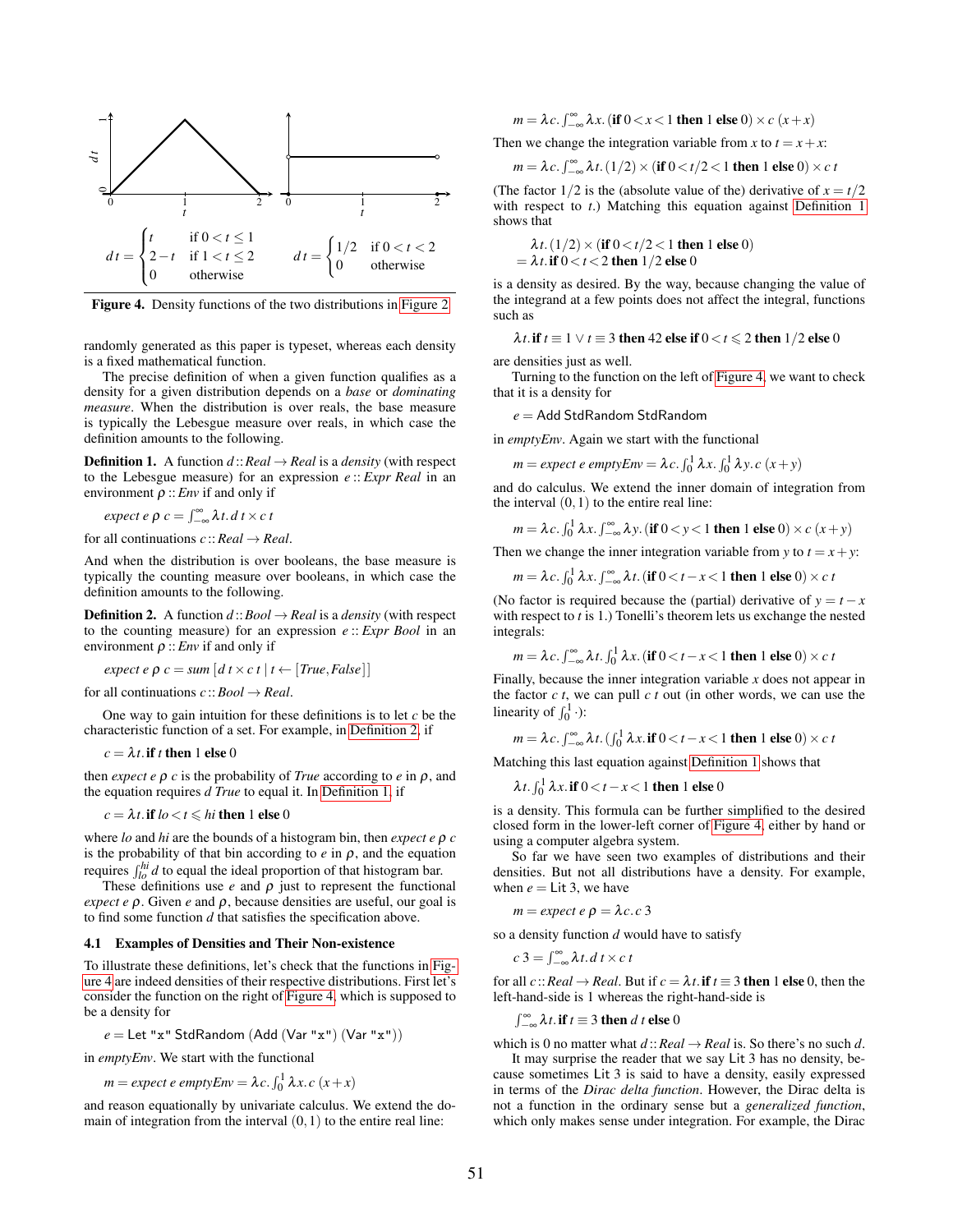delta doesn't map any number to anything, but rather integrates an ordinary function  $c$  to yield  $c(0)$ . Whereas an ordinary density function has the type  $a \rightarrow Real$ , a generalized function has the type  $(a \rightarrow Real) \rightarrow Real$ , same as produced by *expect*. So, generalized functions are essentially distributions, which is indeed what many people call them. In this paper we seek ordinary density functions, which are much more useful. For example, generalized functions cannot be multiplied together, which precludes their use in Monte Carlo sampling techniques such as *importance sampling* (illustrated in [Section 7\)](#page-8-0) and *Metropolis-Hastings sampling* [\(MacKay](#page-11-8) [1998;](#page-11-8) [Tierney 1998\)](#page-11-9).

## 4.2 Relation to Prior Density Calculators

Because density functions are useful, we want a program that automatically computes density functions from distribution expressions. Such a program can "compute functions" in two different senses of the phrase. [Pfeffer'](#page-11-10)s [\(2009,](#page-11-10) §5.2) density calculator is a random algorithm that produces a number. By running the algorithm many times and averaging the results, we can approximate the density of a distribution at a given point. In contrast, [Bhat et al.'](#page-11-11)s [\(2012,](#page-11-11) [2013\)](#page-11-12) density calculator deterministically produces an exact mathematical formula (which may contain integrals). As they suggest, we can then feed the formula to a computer algebra system or inference procedure to be analyzed or executed.

In the rest of this paper, we use equational reasoning to *derive* a compositional density calculator for the first time. Even though [Definitions 1](#page-4-2) and [2](#page-4-1) seem to require conjuring a function out of thin air, the semantic specification above turns out to pave the way for the equational derivation below. The resulting calculator produces a density function that can be treated either as an exact formula (not necessarily closed form) or as an approximation algorithm, depending on whether  $\int$  is treated as symbolic or numerical integration. It thus unites the density calculators of [Pfeffer](#page-11-10) [\(2009\)](#page-11-10) and [Bhat et al.](#page-11-11) [\(2012,](#page-11-11) [2013\)](#page-11-12). In particular, the variety of program constructs that those techniques and ours can handle appear to be the same.

# <span id="page-5-0"></span>5. Calculating Probability Densities

To recap, our goal in the rest of this paper to derive a program that, given  $e$  and  $\rho$ , finds a function  $d$  that satisfies [Definitions 1](#page-4-2) and [2.](#page-4-1)

We just saw that not every distribution has a density. Moreover, not every density can be represented using the operations on *Real* available to us. And even if a density can be represented, discovering it may require mathematical reasoning too advanced to be automated compositionally. For all these reasons, we have to relax our goal: let's write a program

*density* :: *Expr a*  $\rightarrow$  *[Env*  $\rightarrow$  *a*  $\rightarrow$  *Real*]

that maps each distribution expression *e* to a *list* of successes [\(Wadler 1985\)](#page-11-13). For every element  $\delta$  of the list, and for every environment  $\rho$  that binds all the free variables in  $e$ , we require that the function  $\delta \rho$  be a density for *e* in  $\rho$ . That is, depending on if *e* has type *Expr Real* or *Expr Bool*, we want one of the two equations

$$
expect\ e\ \rho\ c = \int_{-\infty}^{\infty} \lambda t.\delta\ \rho\ t \times c\ t
$$
  
expect\ e\ \rho\ c = sum\ [\delta\ \rho\ t \times c\ t\ ]\ t \leftarrow [True, False]]

to hold for all  $\delta$ ,  $\rho$ , and *c*.

The list returned by *density* might be empty, but we'll do our best to keep it non-empty. For example, as shown in [Section 4,](#page-3-1) we regret that *density* (Lit 3) must be the empty list, but

*density* (Let "x" StdRandom (Add (Var "x") (Var "x")))

and

*density* (Add StdRandom StdRandom)

can be the non-empty lists

 $[\lambda \rho t$ .if  $0 < t < 2$  then  $1/2$  else  $0]$  $[\lambda \rho t \cdot \int_0^1 \lambda x \cdot \textbf{if } 0 < t - x < 1 \text{ then } 1 \text{ else } 0]$ 

respectively. Our density calculator ends up missing the first density (see [Section 8.1\)](#page-9-0), but it does find the second as soon as we introduce nondeterminism by concatenating lists (see [Section 5.5\)](#page-7-0).

The fact that not every distribution has a density holds another lesson for us. It turns out that *density* is not compositional. In other words, *density* on an expression cannot be defined in terms of *density* on its subexpressions, for the following reason. On one hand, Lit 3 and Lit 4 have no density, so *density* must map them both to the empty list. On the other hand, the larger expressions Add (Lit 3) StdRandom and Add (Lit 4) StdRandom have densities but different ones, so we want *density* to map them to different non-empty lists. Thus, *density e* does not determine *density* (Add *e* StdRandom). Instead, it will be in terms of *expect e* that we define *density* (Add *e* StdRandom). That is, although *density* is not compositional, the interpreter  $\lambda e$ . (*density e*, *expect e*) is compositional (but see [Section 8.2\)](#page-10-0).

We define *density e* by structural induction on *e*.

## <span id="page-5-1"></span>5.1 Real Base Cases

An important base case is when  $e = \mathsf{StdRandom}$ : we define

*density* StdRandom =  $[\lambda \rho t$ . if  $0 < t \wedge t < 1$  then 1 else 0]

expressing the characteristic function of the unit interval. This clause satisfies [Definition 1](#page-4-2) because

*expect* StdRandom ρ *c* = -- definition of *expect*  $\int_0^1$ λ*t*. *c t*  $=$  -- extending the domain of integration  $\int_{-\infty}^{\infty} \lambda t$ . (if  $0 < t \wedge t < 1$  then 1 else 0) × *c t* 

For the other base cases of type *Real*, we must fail, as discussed in [Section 4.1.](#page-4-3)

 $density(Lit_{})$  = [] *density*  $(Var (Real_)) = []$ 

# 5.2 Boolean Cases

In a countable type such as *Bool* (in contrast to *Real*), every distribution has a density. In other words, there always exists a function *d* that satisfies [Definition 2.](#page-4-1) We can derive it as follows:

*expect e* ρ *c*  $=$  --  $\eta$ -expansion *expect e* ρ (λ*x*. *c x*)  $=$  -- case analysis on  $\dot{x}$ *expect e*  $\rho$  ( $\lambda x$ *. sum* [ (if  $t \equiv x$  then 1 else 0)  $\times c$  *t*  $| t \leftarrow [True, False]$ = -- Tonelli's theorem, or just linearity of *m sum*  $\left[ \text{ expect } e \rho \ (\lambda x. \text{ if } t \equiv x \text{ then } 1 \text{ else } 0) \times c \text{ } t \right]$  $| t \leftarrow [True, False]$ 

In the right-hand-side above, *expect e*  $\rho$  ( $\lambda x$ . if  $t \equiv x$  then 1 else 0) is just the probability of the boolean value *t*. Matching the right-handside against [Definition 2](#page-4-1) shows that the function *prob e* ρ defined by

 $prob :: Expr \, Bool \rightarrow Env \rightarrow Bool \rightarrow Real$ *prob e*  $\rho$  *t* = *expect e*  $\rho$  ( $\lambda x$ . **if** *t*  $\equiv x$  **then** 1 **else** 0)

is a density for  $e$  in  $\rho$ . Accordingly, we define

*density*  $(Var (Bool v)) = [prob (Var (Bool v))]$ *density* (Not *e*)  $= [prob (Not *e*)]$ *density* (Less  $e_1 e_2$ ) = [*prob* (Less  $e_1 e_2$ )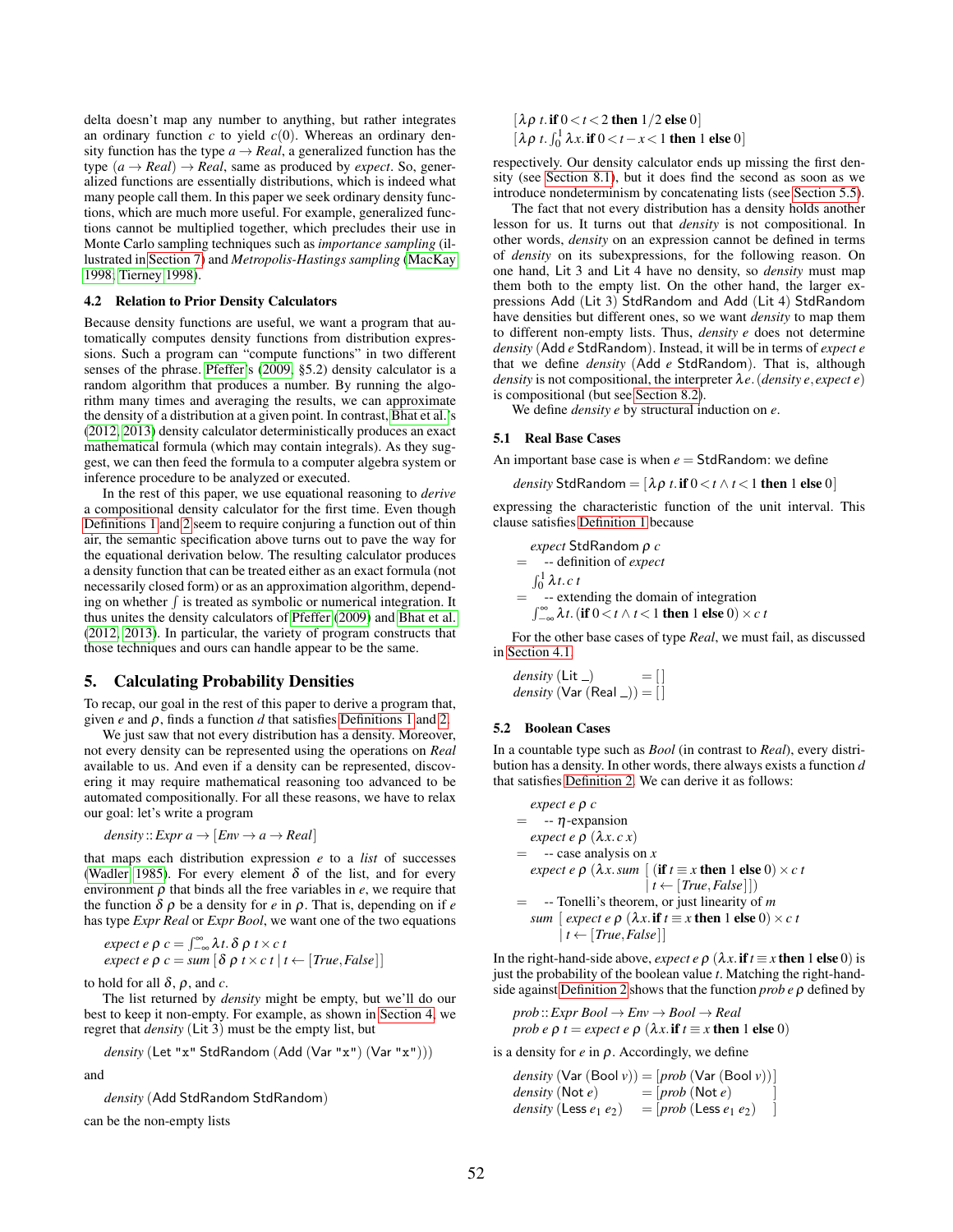

<span id="page-6-0"></span>Figure 5. A density of Neg StdRandom (top) results from transforming a density of StdRandom (bottom)

#### <span id="page-6-2"></span>5.3 Unary Cases

Things get more interesting in the other recursive cases. Take the case *density* (Neg *e*) for example. Suppose that the recursive call *density e* returns the successful result  $\delta$ , so the induction hypothesis is that the equation

$$
expect\ e\ \rho\ c = \int_{-\infty}^{\infty} \lambda\ t.\ \delta\ \rho\ t \times c\ t
$$

holds for all  $\rho$  and *c*. We seek some  $\delta'$  such that the equation

 $\rho$  $c = \int_{-\infty}^{\infty} \lambda t \cdot \delta'$  $\rho$  $t \times c$  *t* 

holds for all  $\rho$  and  $c$ . Starting with the left-hand-side, we calculate

*expect* (Neg *e*) ρ *c* = -- definition of *expect expect e*  $\rho$  ( $\lambda x$ *. c* (−*x*))  $=$  -- induction hypothesis, substituting  $\lambda x$ . *c* (−*x*) for *c*  $\int_{-\infty}^{\infty}$ λ*x*.δρ *x* × *c* (−*x*)  $J_{-\infty}$   $\lambda x.$   $\theta$   $\mu$   $\times$   $c$   $(-x)$ <br>= -- changing the integration variable from *x* to  $t = -x$  $\int_{-\infty}^{\infty} \lambda t \cdot \delta \rho(-t) \times c t$ 

Therefore, to match the goal, we define

*density* (Neg *e*) =  $[\lambda \rho t. \delta \rho (-t) | \delta \leftarrow density e]$ 

This clause says that the density of Neg *e* at *t* is the density of *e* at −*t*. This makes sense because the histogram of Neg *e* is the horizontal mirror image of the histogram of *e*. For example, [Figure 5](#page-6-0) depicts how the density of Neg StdRandom at *t* is the density of StdRandom at −*t*: when a sample from Neg StdRandom occurs between −0.5 and −0.4 (shaded above), it's because a sample from StdRandom occurred between 0.4 and 0.5 (shaded below).

A slightly more advanced case is *density* (Exp *e*). Again, we assume the induction hypothesis

$$
expect\ e\ \rho\ c = \int_{-\infty}^{\infty} \lambda\ t\ \delta\ \rho\ t \times c\ t
$$

and seek some  $\delta'$  satisfying

$$
expect (Exp e) \rho c = \int_{-\infty}^{\infty} \lambda t. \delta' \rho t \times c t
$$

Starting with the left-hand-side, we calculate

*expect* (Exp *e*) ρ *c* = -- definition of *expect*

- *expect e* ρ (λ*x*. *c* (*exp x*))
- $=$  -- induction hypothesis, substituting  $\lambda x$ . *c* (*exp x*) for *c* R ∞ −∞ λ*x*.δ ρ *x*×*c* (*exp x*)
- $=$  -- changing the integration variable from *x* to  $t = exp x$  $\int_0^\infty \lambda t \cdot (\delta \rho (\log t)/t) \times c t$
- = extending the domain of integration
- $\int_{-\infty}^{\infty} \lambda t$ . (if  $0 < t$  then  $\delta \rho (\log t) / t$  else  $0) \times c t$



<span id="page-6-1"></span>Figure 6. A density of Exp StdRandom (top) results from transforming a density of StdRandom (bottom)

Compared to the Neg case above, this calculation illustrates two complications:

- 1. The second-to-last step introduces the factor  $1/t$ , which is the (absolute value of the) derivative of  $x = \log t$  with respect to *t*. This factor makes sense because the histogram of Exp *e* is a *distorted* image of the histogram of *e*. For example, [Figure 6](#page-6-1) depicts how the density of Exp StdRandom at *t* is the density of StdRandom at *log t*, multiplied by 1/*t* because the interval  $(e^{0.4}, e^{0.5})$  (shaded above) is *wider* than the interval  $(0.4, 0.5)$ (shaded below) [\(Freedman et al. 2007,](#page-11-14) Chapter 3). After all, when a sample from Exp StdRandom occurs between *e* 0.4 and *e* 0.5 , it's because a sample from StdRandom occurred between 0.4 and 0.5, so the two shaded areas in [Figure 6](#page-6-1) should be equal.
- 2. The last step introduces a conditional to account for the fact that the result of exponentiation is never negative.

In the end, to match the goal, we define

$$
density (\text{Exp } e) = [\lambda \rho t. \text{if } 0 < t \text{ then } \delta \rho (\log t) / t \text{ else } 0
$$
  
 
$$
\delta \leftarrow density e]
$$

The case *density* (Log *e*) can be handled similarly, so we omit the derivation:

$$
density (Log e) = [\lambda \rho t. \delta \rho (exp t) \times exp t | \delta \leftarrow density e]
$$

We can add other unary operators as well, such as reciprocal. (Alternatively, we can express reciprocal in terms of Exp, Neg, and Log, like with a slide rule.)

All these unary operators have in common that their densities *invert* their usual interpretation as functions: the density of Exp *e* at *t* uses the density of *e* at *log t*; the density of Neg *e* at *t* uses the density of *e* at −*t*; and so on. This pattern underlies the intuition that density calculation is backward sampling.

#### 5.4 Conditional

For the case *density* (If  $e e_1 e_2$ ), suppose that the recursive calls *density e*<sub>1</sub> and *density e*<sub>2</sub> return the successful results  $\delta_1$  and  $\delta_2$ . (It turns out that we don't need a density for the subexpression *e*.) We seek some  $\delta'$  such that the equation

*expect* (If *e e*<sub>1</sub> *e*<sub>2</sub>)  $\rho$  *c* =  $\int \lambda t \cdot \delta' \rho$  *t* × *c t* 

holds for all  $\rho$  and *c*. Here the linear functional  $\int \cdot$  is either  $\int_{-\infty}^{\infty}$ find *f* or an *p* and *c*. Here the linear functional *j* · is ettner  $J_{-\infty}$ <sup>c</sup> (if  $e_1$  and  $e_2$  have type *Expr Real*) or  $\lambda c$ . *sum* (*map c* [*True*, *False*]) · (if *e*<sup>1</sup> and *e*<sup>2</sup> have type *Expr Bool*). Starting with the left-hand-side, we calculate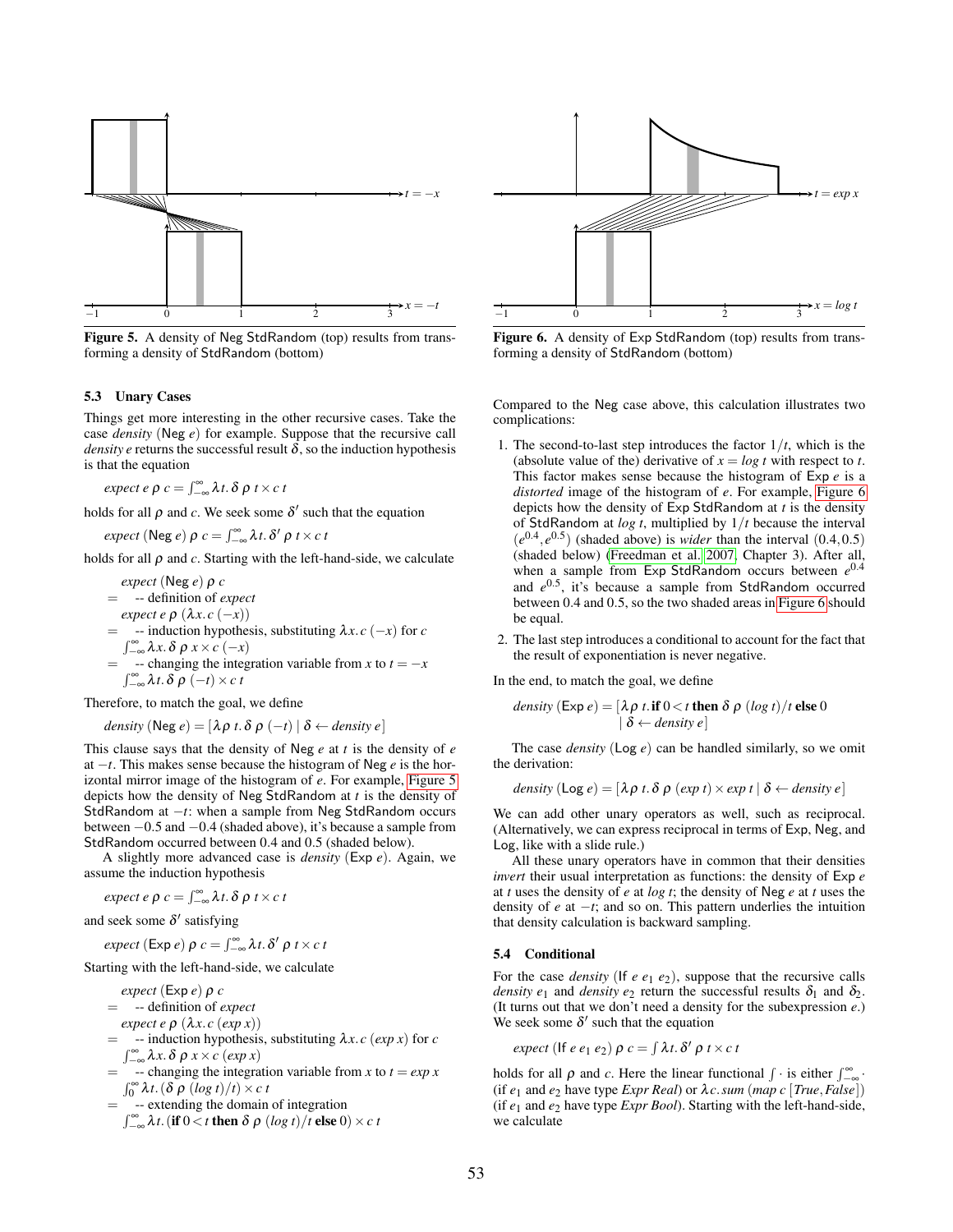*expect* (If *e e*<sup>1</sup> *e*2) ρ *c* = -- definition of *expect expect e* ρ (λ*b*. *expect* (if *b* then *e*<sup>1</sup> else *e*2) ρ *c*) = -- induction hypotheses *expect e* ρ (λ*b*. R λ*t*.(if *b* then δ<sup>1</sup> else δ2) ρ *t* ×*c t*) = -- Tonelli's theorem, exchanging the integrals -- *expect e* ρ (λ*b*....) and R λ*t*....×*c t* R λ*t*. *expect e* ρ (λ*b*.(if *b* then δ<sup>1</sup> else δ2) ρ *t*)×*c t*

Therefore, to match the goal, we define

density (If 
$$
e e_1 e_2
$$
) = [ $\lambda \rho$  *t*.  
\n**(if** *b* **then**  $\delta_1$  **else**  $\delta_2$ )  $\rho$  *t*)  
\n| $\delta_1 \leftarrow$  density  $e_1, \delta_2 \leftarrow$  density  $e_2$ ]

Using the fact that  $\lambda b$ .... above is just a function from *Bool* to *Real* (essentially the *Real* pair  $(\delta_1 \rho t, \delta_2 \rho t)$ ), we can rewrite this definition more intuitively:

$$
density (\text{If } e e_1 e_2) = [\lambda \rho \text{ } t \text{. prob } e \text{ } \rho \text{ } True \times \delta_1 \text{ } \rho \text{ } t\n+ prob e \text{ } \rho \text{ } False \times \delta_2 \text{ } \rho \text{ } t\n|\delta_1 \leftarrow density e_1, \delta_2 \leftarrow density e_2]
$$

For example, if *e* is Less StdRandom (Lit (1/2)), then

$$
prob e \rho True = prob e \rho False = 1/2
$$

and to sample from If  $e e_1 e_2$  is to flip a fair coin to decide whether to sample from  $e_1$  or from  $e_2$ . Accordingly, the density of If  $e e_1 e_2$ is just the average of the densities of *e*<sup>1</sup> and *e*2.

#### <span id="page-7-0"></span>5.5 Binary Operators

Recall from [Section 5.3](#page-6-2) that the density of a unary operator  $f(x)$ inverts *f* as a function of its operand *x*. The density of a binary operator  $f(x, y)$  can invert f as a function of either x or y, treating the other operand as fixed. This choice brings a new twist to our derivation, namely that our density calculator can be *nondeterministic*: it can try multiple strategies for finding a density. If multiple strategies succeed, the resulting density functions are equivalent, in that they disagree only on a zero-probability set of outcomes. (But their subsequent performance may differ, so we keep them all.)

Take Add  $e_1$   $e_2$  for example. The distribution denoted by Add  $e_1$   $e_2$  is the convolution of the distributions denoted by  $e_1$ and  $e_2$ . What we seek is some  $\delta'$  such that the equation

$$
expect (Add e_1 e_2) \rho c = \int_{-\infty}^{\infty} \lambda t. \delta' \rho t \times ct
$$

holds for all ρ and *c*.

Again starting with the left-hand-side, we calculate

*expect* (Add *e*<sup>1</sup> *e*2) ρ *c* = -- definition of *expect expect e*<sub>1</sub>  $\rho$  ( $\lambda x$ *. expect e*<sub>2</sub>  $\rho$  ( $\lambda y$ *. c* ( $x$ +*y*)))

If the recursive call *density e*<sub>2</sub> returns the successful result  $\delta_2$ , then the induction hypothesis lets us continue calculating as follows:

$$
= -induction hypothesis
$$
  
\n*expect e*<sub>1</sub> *ρ* (*λx*.  $\int_{-\infty}^{\infty} λy$ . *δ*<sub>2</sub> *ρ y* × *c* (*x* + *y*))  
\n= -**changing the integration variable from y to** *t* = *x* + *y*  
\n*expect e*<sub>1</sub> *ρ* (*λx*.  $\int_{-\infty}^{\infty} λt$ . *δ*<sub>2</sub> *ρ* (*t* − *x*) × *c t*)  
\n= -**Then**  $\int_{-\infty}^{\infty} λt$ . *expect e*<sub>1</sub> *ρ* (*λx*. *δ*<sub>2</sub> *ρ* (*t* − *x*)) × *c t*

Therefore, having solved for *y* in  $t = x + y$ , we can define

$$
density (Add e1 e2) = [\lambda \rho t. expect e1 \rho (\lambda x. \delta2 \rho (t - x)) | \delta2 \leftarrow density e2]
$$

For example, when  $e_1$  is Lit 3 and  $e_2$  is StdRandom, this definition amounts to solving for *y* in  $t = 3 + y$ . The density calculator finds  $y = t - 3$  and thus returns

## $[\lambda \rho t$ .if  $0 < t - 3 < 1$  then 1 else 0]

expressing the characteristic function of the interval (3,4). We can also handle the example on the left of [Figure 4](#page-4-0) now: when  $e_1$  and  $e_2$ are both StdRandom, the density calculator returns

$$
[\lambda \rho t. \int_0^1 \lambda x. \text{ if } 0 < t - x < 1 \text{ then } 1 \text{ else } 0]
$$

because *expect*  $e_1$   $ρ$  produces the integral and  $\delta_2$   $ρ$   $(t-x)$  produces the conditional.

By analogous reasoning, we can also solve for *x* and define

$$
density (Add e_1 e_2) = [\lambda \rho t. expect e_2 \rho (\lambda y. \delta_1 \rho (t - y))
$$
  
 
$$
\mid \delta_1 \leftarrow density e_1]
$$

Although solving for *y* and for *x* can produce overlapping lists (like when  $e_1$  and  $e_2$  are both StdRandom), the two lists do not subsume each other. For example, because Lit 3 has no density, only the first definition handles Add (Lit 3) StdRandom and only the second definition handles Add StdRandom (Lit 3). In the end, we define

density (Add 
$$
e_1 e_2
$$
) =  $[\lambda \rho t$ .*expect*  $e_1 \rho$  ( $\lambda x$ . $\delta_2 \rho$  ( $t-x$ ))  
\n $\qquad \qquad [\delta_2 \leftarrow density e_2]$   
\n $\qquad \qquad + [\lambda \rho t$ .*expect*  $e_2 \rho$  ( $\lambda y$ . $\delta_1 \rho$  ( $t-y$ ))  
\n $\qquad \qquad [\delta_1 \leftarrow density e_1]$ 

We can add other binary operators, such as multiplication, to our language and handle them similarly. (Alternatively, we can express multiplication in terms of Exp, Add, and Log, like with a slide rule.)

## <span id="page-7-1"></span>5.6 Variable Binding and Sharing

As with Add, an expression Let *v e e'* may have a density even if one of its subexpressions  $e$  and  $e'$  doesn't. We call  $v$  the bound variable, *e* the *right-hand-side* [\(Landin 1964;](#page-11-15) [Peyton Jones 2003\)](#page-11-16), and *e'* the *body* of the Let. There are two strategies for handling Let.

First, if the body  $e'$  has a density  $\delta'$ , then a density of the Let is the expectation of  $\delta'$  with respect to the right-hand-side  $e$ . That is, if the recursive call *density*  $e^{\prime}$  returns the successful result  $\delta'$ , then we calculate

$$
expect (Let v e e') ρ c
$$
\n= - definition of *expect*  
\n=  $-\text{definition of expect}$   
\nexpect e ρ (λx. expect e' (extendEnv v x ρ) c)  
\n= - induction hypothesis  
\nexpect e ρ (λx. ∫ λt. δ' (extendEnv v x ρ) t × c t)  
\n= - Tonelli's theorem  
\n∫ λt. (expect e ρ (λx. δ' (extendEnv v x ρ) t)) × c t

Therefore, we can define

$$
density (Let v e e')=[\lambda \rho t. expect e \rho (\lambda x. \delta' (extendEnv v x \rho) t)|\delta' \leftarrow density e']
$$

This strategy handles Let expressions that use the bound variable as a parameter. The right-hand-side can be deterministic, as in

$$
\begin{array}{c} \text{Let } "x" \text{ (Lit 3)} \\ \text{(Add (Add (Var "x") (Var "x"))) StdRandom)} \end{array}
$$

or random, as in

Let "x" StdRandom

(Add (Add (Var "x") (Var "x")) StdRandom)

These examples show that Var "x" can be used multiple times. That is, the outcome of the right-hand-side can be *shared*. We need Let in the language to introduce such sharing. However, this strategy fails on Let expressions whose bodies are deterministic, such as

Let "
$$
x
$$
" (Neg StdRandom)  $(Exp (Var "x"))$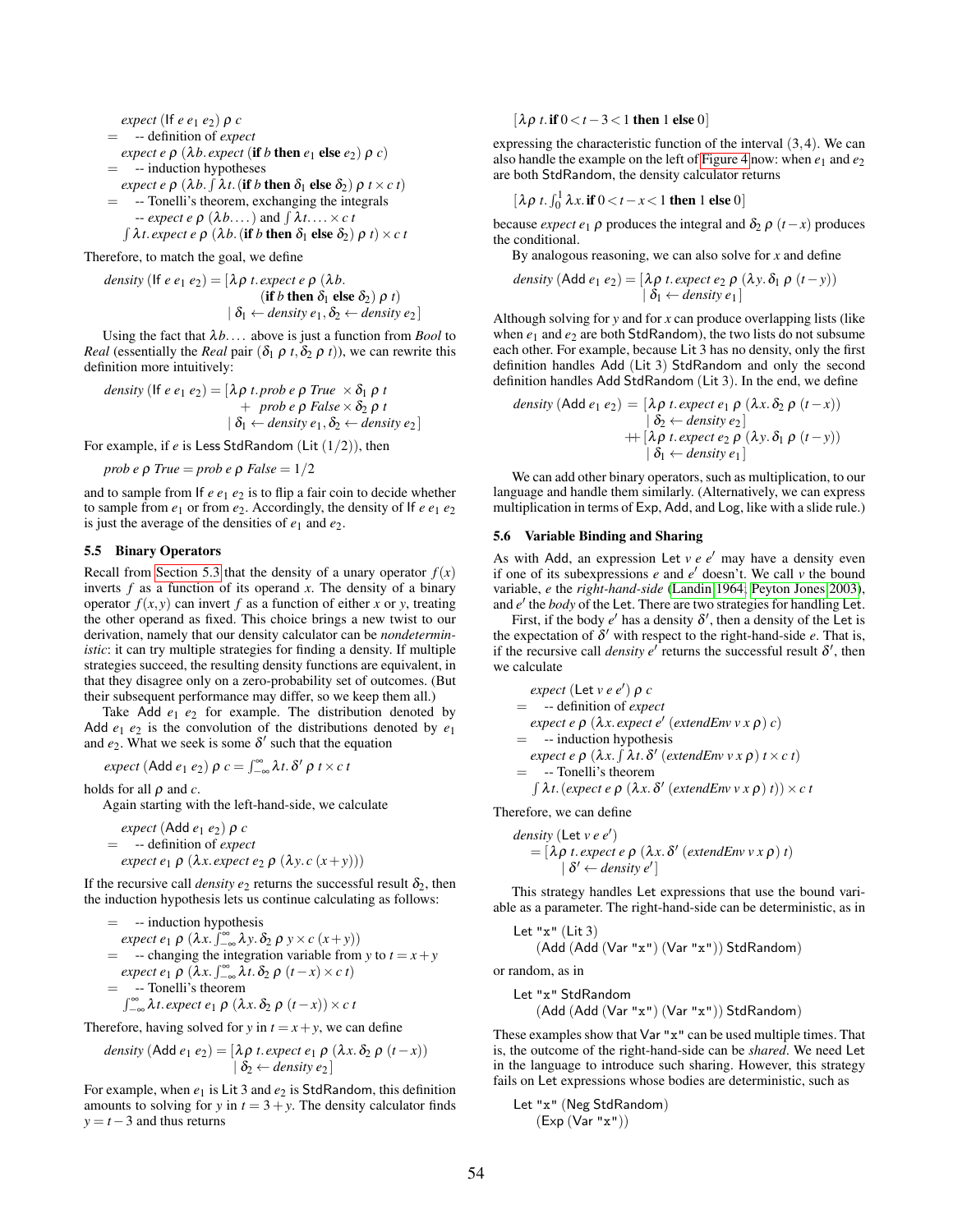These Let expressions have densities only because their right-handsides are random. Hence we introduce another strategy for handling Let: check if the body of the Let uses the bound variable at most once. If so, we can inline the right-hand-side into the body. That is, we can replace Let  $v e e'$  by the result of substituting  $e$  for  $v$ in *e'*, which we write as  $e'$ { $v \mapsto e$ }. (This substitution operation sometimes needs to rename variables in  $e'$  to avoid capture.) This replacement preserves the meaning of the Let expression even if the body is random. For example, we can handle the expression

$$
e_1 = \text{Let "x" (Neg StdRandom)}
$$
  
(Add StdRandom (Exp (Var "x")))

by turning it into the equivalent expression

*e*<sup>2</sup> = Add StdRandom (Exp (Neg StdRandom))

To see this equivalence, apply the definition of *expect* to  $e_1$  and  $e_2$ :

$$
expect\ e_1 \ \rho \ c = \int_0^1 \lambda x \cdot \int_0^1 \lambda t \cdot c \ (t + exp\ (-x))
$$
  
expect\ e\_2 \ \rho \ c = \int\_0^1 \lambda t \cdot \int\_0^1 \lambda x \cdot c \ (t + exp\ (-x))

Then use Tonelli's theorem to move inward the outer integral  $\int_0^1 \lambda x$ in *expect e*<sub>1</sub>  $\rho$  *c*, which corresponds to the random choice made in Neg StdRandom. If we think of random choice as a side effect, then Tonelli's theorem lets us delay evaluating the right-hand-side Neg StdRandom until the body Add StdRandom (Exp (Var "x")) actually uses the bound variable "x".

In general, Tonelli's theorem tells us that delayed evaluation preserves the expectation semantics of the expression Let  $v e e'$ when the body  $e^{t}$  uses the bound variable  $v$  exactly once. Moreover, in the case where  $e'$  never uses  $v$ , delayed evaluation also preserves the expectation semantics, but for a different reason. If  $e'$  never uses *v*, then *expect e'* (*extendEnv v x*  $\rho$ )  $c =$  *expect e'*  $\rho$  *c*, so

$$
expect (Let v e e')  $\rho c$   
= - definition of *expect*  
expect *e*  $\rho$  ( $\lambda x$ . *expect e'* (*extendEnv v x*  $\rho$ ) *c*)  
= -*e'* never uses *v*  
expect *e*  $\rho$  ( $\lambda x$ . *expect e'*  $\rho c$ )  
= - pull *expect e'*  $\rho$  *c* out of the integral *expect e*  $\rho$  ( $\lambda x$ ...)  
*expect e*  $\rho$  ( $\lambda x$ .1) × *expect e'*  $\rho$  *c*
$$

Finally, a simple induction on *e* shows that *expect e*  $\rho$  ( $\lambda x.1$ ) always equals 1 in our language. In other words, the distributions denoted in our language are all *probability* distributions.

Backed by this reasoning, we put the two strategies together to define

density (Let 
$$
v e e')
$$
  
\n
$$
= [\lambda \rho t. expect e \rho (\lambda x. \delta' (extendEnv v x \rho) t)
$$
\n
$$
[ \delta' \leftarrow density e'] \qquad -- first strategy
$$
\n
$$
+ [\delta' | usage e' v \leq AtMostOnce
$$
\n
$$
, \delta' \leftarrow density (e'\{v \rightarrow e\})] \qquad -- second strategy
$$

The condition *usage e'*  $v \leq AtMostOnce$  above tests conservatively whether the expression  $e'$  uses the variable  $v$  at most once—in other words, whether  $v$  is *not shared* in  $e'$ . This test serves the purpose of [Bhat et al.'](#page-11-11)s [\(2012\)](#page-11-11) *active variables* and independence test. We relegate its implementation to [Appendix A.](#page-11-17)

## 6. Approximating Probability Densities

We are done deriving our density calculator! It produces output rife with integrals. The definition of *density* itself does not contain integrals, but *expect* StdRandom contains an integral, and *density* invokes *expect* in the boolean, If, Add, and Let cases. For example, [Section 5.5](#page-7-0) shows one success of our density calculator:

*density* (Add StdRandom StdRandom)

$$
= [\lambda \rho \ t.\mathit{expect} \ \mathsf{StdRandom} \ \rho \ (\lambda x.\,\delta_2 \ \rho \ (t-x)) \\ |\ \delta_2 \leftarrow \mathit{density} \ \mathsf{StdRandom}]\qquad \qquad ++\cdots
$$

$$
= [\lambda \rho \ t \tcdot \int_0^1 \lambda x \ \text{if} \ 0 < t - x < 1 \ \text{then} \ 1 \ \text{else} \ 0] + \cdots
$$

One way to use *density* is to feed its output to a symbolic integrator, as [Bhat et al.](#page-11-11) [\(2012\)](#page-11-11) suggest. If we're lucky, we might get a closed form that can be run as an exact deterministic algorithm. For example, Maxima, Maple, and Mathematica can each simplify the successful result above to the closed form in the lower-left corner of [Figure 4.](#page-4-0) To produce output that those systems can parse, we would redefine the *Real* type and overload the *Num* class, which is not difficult to do.

Even without computer algebra or without eliminating all integrals, we can execute the density found as a *randomized* algorithm whose *expected* output is the density at the given point. All it takes is interpreting each call from *density* to *expect* as sampling randomly from a distribution. This interpretation is a form of numerical integration, carried out by [Pfeffer'](#page-11-10)s [\(2009,](#page-11-10) §5.2) approximate algorithm for density estimation. For example, we can interpret the successful result above, as is, as the following randomized (and embarrassingly parallel) algorithm:

Given  $\rho$  and *t*, choose a random real number *x* uniformly between 0 and 1, then compute if  $0 < t - x < 1$  then 1 else 0.

When time is about to run out, we average the results from repeated independent runs of this algorithm.

## <span id="page-8-0"></span>7. Applications of Our Density Calculator

Returning to our motivation, let us briefly demonstrate two ways to use density functions in probabilistic inference.

#### 7.1 Computing and Comparing Likelihoods

Imagine that we are adjudicating between two competing scientific hypotheses, which we model by two generative stories  $e_1$  and  $e_2$ . Using their density functions, we can update our belief in light of empirical evidence.

Concretely, suppose we conduct many independent trials of the following experiment:

- 1. We use a known device to draw a quantity from the *exponential* distribution (defined at the end of [Section 2\)](#page-1-0). We cannot observe this quantity directly, but it can cause effects that we can observe. So we give it a name *x*.
- 2. We use an unknown device to transform  $x$  to another quantity, which we do observe. The goal of the experiment is to find out what the unknown device does. Suppose we know that either the unknown device produces *x* as is, or it produces  $e^x - 1$ .

We can model our two hypotheses about the unknown device by two generative stories whose outcomes are possible observations:

$$
e_1, e_2::\text{Expr Real}
$$
  
\n $e_1 = \text{Let "x" exponential (Var "x")}$   
\n $e_2 = \text{Let "x" exponential (Add (Exp (Var "x")) (Lit (-1)))}$ 

Initially, say that we judge the two hypotheses to be equally probable. Then we start the experiment and the observations roll in:

$$
obs::[Real] obs = [3.07, 0.74, 2.23]
$$

What do we believe now?

Our calculator finds the following densities for *e*<sup>1</sup> and *e*2:

$$
d_1, d_2 :: Real \rightarrow Real
$$
  
\n
$$
d_1 t = (\text{if } 0 < exp(-t) \land exp(-t) < 1 \text{ then } 1 \text{ else } 0)
$$
  
\n
$$
\times exp(-t)
$$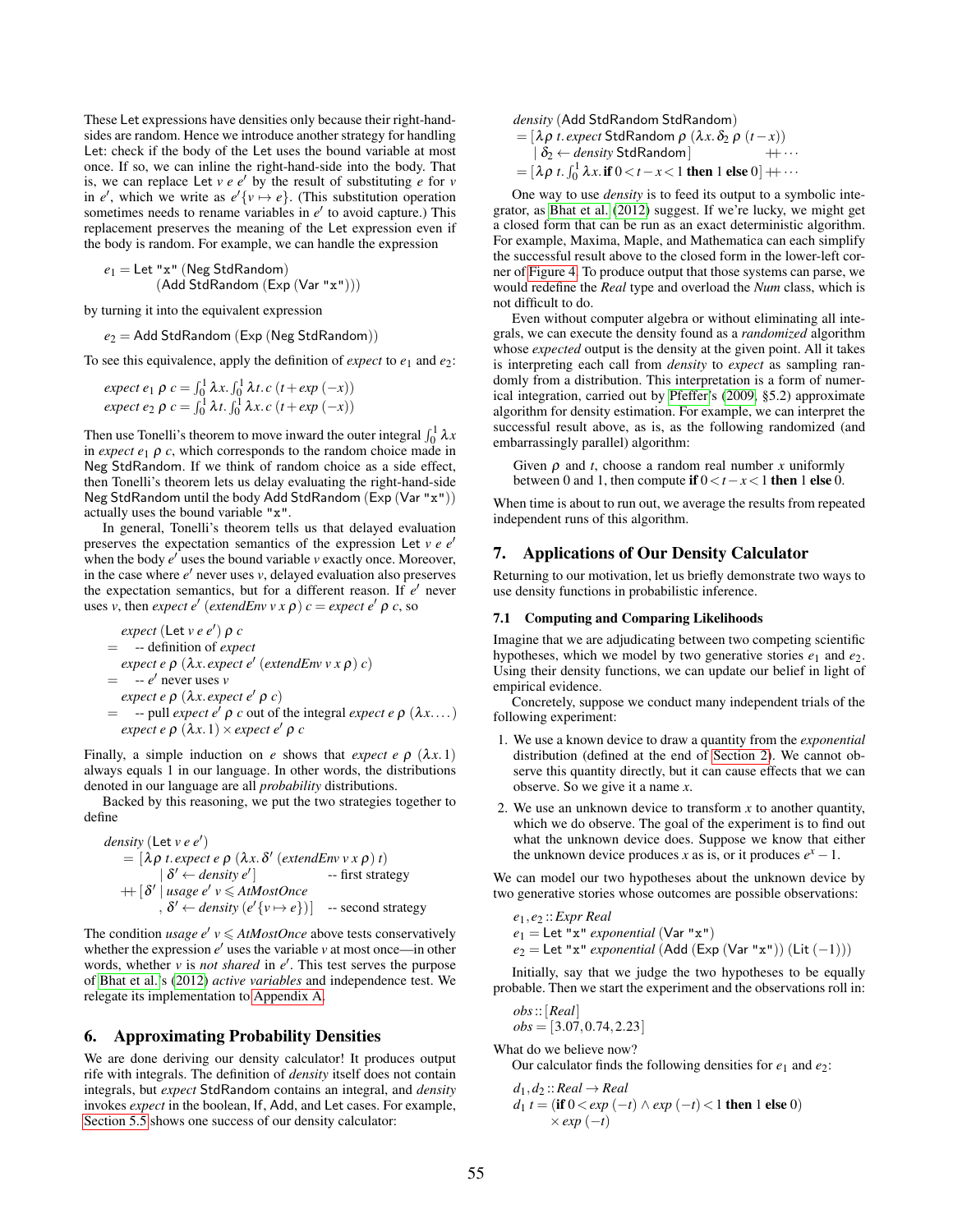

<span id="page-9-1"></span>Figure 7. Likelihoods for two competing hypotheses. The crosses on the horizontal axis mark the *obs*erved outcomes.

$$
d_2 t = \textbf{if } 0 < t - (-1) \textbf{ then } d_1 \left( \log \left( t - (-1) \right) \right) / (t - (-1))
$$
\nelse 0

[Figure 7](#page-9-1) plots these densities. They are called *likelihoods* because they are densities of distributions over observations.

The likelihood  $d_1$  *t* measures how likely it would be for us to observe  $t$  in a trial if the hypothesis  $e_1$  were true. Moreover, because the trials are independent, the likelihood of multiple observations is just the product of their likelihoods. Thus *product* (*map d*<sub>1</sub> *obs*) measures how likely our *obs*ervations would be if the hypothesis *e*<sup>1</sup> were true, and similarly for  $e_2$ . To compare the hypotheses against each other, we calculate the ratio of the likelihoods:

 $>$ *product* (*map d*<sub>1</sub> *obs*)/*product* (*map d*<sub>2</sub> *obs*) 1.2461022752116167

The likelihood ratio is above 1, which means the evidence favors our first hypothesis—that is, the unknown device produces *x* as is. We see this faintly in [Figure 7:](#page-9-1) above where the crosses mark the *observations, the value of*  $d_1$  *tends to be greater than the value of*  $d_2$ *.* 

Whenever we have two or more hypotheses to choose from, the one with the greatest observation likelihood is called the *maximumlikelihood estimate* (MLE). So the MLE between  $e_1$  and  $e_2$  above is *e*1. But we can also choose from an infinite family of hypotheses. In the experiment above for example, we can hypothesize instead that we observe  $a \times x$  in each trial, where *a* is an unobserved positive parameter that describes the unknown device. We can model this infinite family of hypotheses by an expression with a free variable "a":

$$
e_3
$$
 :: *Expr Real*  
\n $e_3 =$  Let " $x$ " *exponential* (*mul* ( $\forall$ ar " $a$ ") ( $\forall$ ar " $x$ ")  
\n*mul* :: *Expr Real*  $\rightarrow$  *Expr Real*  $\rightarrow$  *Expr Real*  
\n*mul a x* =  $\text{Exp}$  ( $\text{Add} (\text{Log } a) (\text{Log } x)$ )  $\rightarrow$   $a > 0 \land x > 0$ 

Our calculator finds a density for *e*<sup>3</sup> that simplifies algebraically to

$$
d_3 :: Real \rightarrow Real \rightarrow Real
$$
  

$$
d_3 a = \lambda t .
$$
if  $t > 0$  then  $exp(-t/a)/a$  else 0

[Figure 8](#page-9-2) plots three members of this family of densities.

Using a bit of differential calculus, we can find the exact value of *a* that maximizes the likelihood *product* (*map*  $(d_3 a)$  *obs*). That value is the MLE of the parameter *a*. Somewhat intuitively, it is the average of *obs*, represented by the solid line in [Figure 8:](#page-9-2)

 $>$ **let**  $a_{MLE}$  = *sum obs/fromIntegral* (*length obs*)  $> a_{MLE}$ 2.013333333333333

## 7.2 Importance Sampling

We can also use densities for *importance sampling* [\(MacKay 1998\)](#page-11-8). Suppose we have a density function *d* (called the *target*), and we



<span id="page-9-2"></span>Figure 8. Likelihoods for three members of an infinite family  $d_3$ of competing hypotheses. The solid line is the MLE likelihood. The crosses on the horizontal axis mark the *obs*erved outcomes.

wish to sample repeatedly from the distribution with density *d*, perhaps to estimate the expectation of some function *c* with respect to the target distribution. Unfortunately, we don't know how to sample from the target distribution; in other words, we don't know any generative story with density *d*. We can pick a generative story  $e_1$  we do know (called the *proposal*), find a density  $d_1$  for  $e_1$ , and sample from *e*<sup>1</sup> repeatedly instead. To correct for the difference between the target and proposal densities, we pair each outcome *t* from  $e_1$  with the *importance weight d t/d<sub>1</sub> t.* 

 $importance\_sample::(Real \rightarrow Real) \rightarrow IO (Real, Real)$ *importance\_sample d* = **do**  $t \leftarrow$  *sample e*<sub>1</sub> *emptyEnv return*  $(t, d t/d_1 t)$ 

In particular, to estimate the expectation of the function *c* with respect to the target distribution, we compute the *weighted* average of *c t* where *t* is drawn from the proposal distribution.

*estimate\_expectation* :: (*Real*  $\rightarrow$  *Real*)  $\rightarrow$  (*Real*  $\rightarrow$  *Real*) → *IO Real estimate\_expectation d c* =  $\bf{do}$ *samples* ← *replicateM* 10000 (*importance*\_*sample d*) *return* (*sum*  $[c t \times w | (t, w) \leftarrow$  *samples*]  $\left|\frac{w}{t,w}\right| \leq w$   $\left|\frac{v}{t,w}\right| \leq \text{samples}$ 

For example, suppose we don't know how to sample from the target distribution with density

$$
d::Real \rightarrow Real
$$
  

$$
d t = exp (-t3)
$$

but we would like to estimate the expectation of *sin* with respect to it. We can use the definitions above to estimate the expectation:

>*estimate*\_*expectation d sin* 0.4508234334172205

## 8. Properties of Our Density Calculator

As explained at the beginning of [Section 5,](#page-5-0) we want our density calculator to succeed as often as possible and to be compositional. Unfortunately, *density* does not succeed as often as we want. However, it can be made compositional.

## <span id="page-9-0"></span>8.1 Incompleteness

As shown in [Section 4,](#page-3-1) the distribution

Let "x" StdRandom (Add (Var "x") (Var "x"))

has a density function. In particular, it would be correct if

$$
\text{ density } (\text{Let } "x" \text{ StdRandom } (\text{Add } (\text{Var } "x") \text{ } (\text{Var } "x"))))
$$

were to return the non-empty list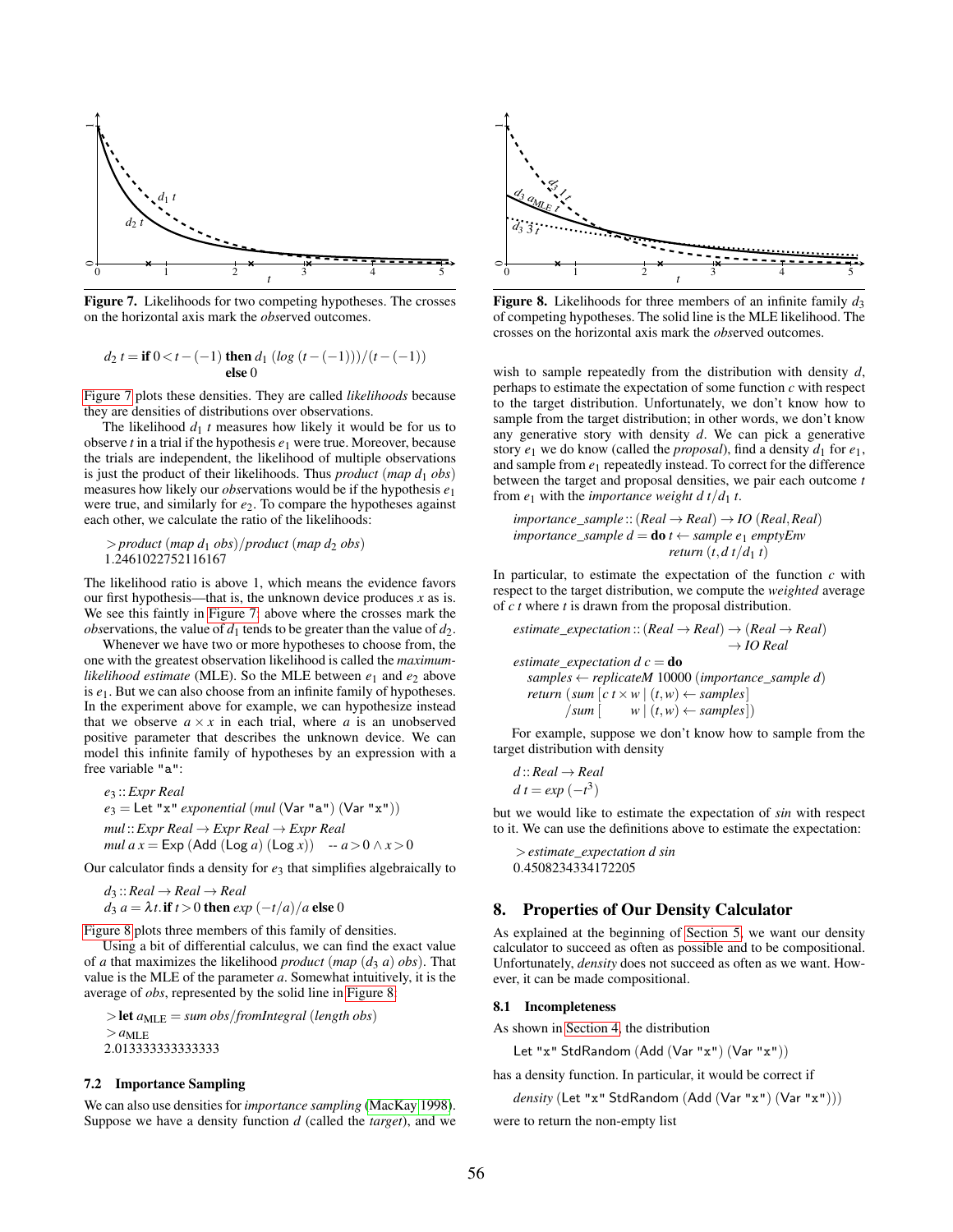$[\lambda \rho t$ .if  $0 < t < 2$  then  $1/2$  else  $0]$ 

Nevertheless, our *density* function returns the empty list, because

$$
usage (Add (Var "x") (Var "x")) "x" = Unknown
$$
  

$$
density [Add (Var "x") (Var "x")] = []
$$

and our code does not know  $x + x = 2 \times x$ .

This example shows there is room for our code to improve by succeeding more often. Transformations that reduce the usage of variables (for example, rewriting  $x + x$  to  $2 \times x$ ) would help, as would computer-algebra facilities for inverting a function that is expressed using non-invertible primitives (such as  $x^3 + x$ ). Unfortunately, those improvements would make it harder to keep a density calculator compositional and equationally derived.

Another source of incompleteness is demonstrated by the following example. Suppose *e* is some distribution expression that generates both positive and negative reals. For example, *e* could be Add *exponential* (Lit (−42)). We can express taking the absolute value of the outcome of *e*:

$$
e' = \text{Let "x" } e \text{ (If (Less (Lit 0) (Var "x"))} \\qquad \qquad \text{(Var "x")} \\qquad \qquad \text{(Neg (Var "x")))}
$$

If *e* has a density *d*, then  $e'$  has a fairly intuitive density  $d'$ :

*d* 0 ::*Real* → *Real*  $d'$  *t* = **if** *t* > 0 **then** *d t* + *d* (−*t*) **else** 0

But our calculator cannot find d', because the branches Var "x" and Neg (Var "x") have no density separately from the Let.

To handle these cases, it turns out that we can generalize our density calculator so that, when applied to Let "x" *e* (Var "x") or Let "x" *e* (Neg (Var "x")), it not only returns a density function but also *updates the environment*, mapping "x" to *t* or to −*t* respectively. The condition Less (Lit 0) (Var " $x$ ") can then be evaluated in the updated environment. In other words, it helps to generalize the environment to the heap of a lazy evaluator [\(Launchbury 1993\)](#page-11-18), and to delay evaluating the condition.

## <span id="page-10-0"></span>8.2 Compositionality

As promised above [Section 5.1,](#page-5-1) our definition of *density e* necessarily uses not only the *density* of the subexpressions of *e*, but also *expect*. But to handle Let, we strayed even further from perfect compositionality: our definition depends on substitution and *usage*, two more functions defined by structural induction on expressions. Can we still express *density* as a special case of a compositional and more general function, just as *mean* is a special case of the compositional and more general function *expect*? The answer turns out to be yes—we just need to rearrange the code already derived above. This is good news for people building a compiler from distributions to densities, including the present authors, because compositionality enables separate compilation.

If we had only used *expect* and *usage* to define *density*, it would have been straightforward to generalize *density* to a compositional function: just specify the omnibus interpretation *generalDensity* by

**data** *GeneralDensity*  $a = GD$  {  $gdExpected :: Env \rightarrow (a \rightarrow Real) \rightarrow Real,$ *gdUsage* :: ∀*b*.*Var b* → *Usage*,  $gdDensity::[Env \rightarrow a \rightarrow Real]$ *generalDensity* ::*Expr a* → *GeneralDensity a generalDensity e* =  $GD$  {*gdExpect* = *expect e*, *gdUsage* = *usage e*, *gdDensity* = *density e*}

and fuse it with our clauses defining *expect*, *usage*, and *density*, so as to define *generalDensity e* purely by structural induction on *e*. For example, the new clause defining *generalDensity* on Add expressions would read

*generalDensity* (Add 
$$
e_1 e_2
$$
) = GD {  
\n*gdExpected* =  $\lambda \rho$  *c*. *gdExpected*  $\rho$  ( $\lambda x$ .  
\n*gdExpected*  $\rho$  ( $\lambda y$ . *c* ( $x + y$ ))),  
\n*gdUsage* =  $\lambda v$ . *gdUsage*  $gd_1 v \oplus \rho dUsage$   $gd_2 v$ ,  
\n*gdDensity* = [ $\lambda \rho$  *t*. *gdExpected*  $\rho$  ( $\lambda x$ .  $\delta_2 \rho$  ( $t - x$ ))  
\n|  $\delta_2 \leftarrow \rho$  *gdDensity*  $gd_2$ ]  
\n+ [ $\lambda \rho$  *t*. *gdExpected*  $gd_2 \rho$  ( $\lambda y$ .  $\delta_1 \rho$  ( $t - y$ ))  
\n|  $\delta_1 \leftarrow \rho$  *gdDensity*  $gd_1$ ]  
\n**where**  $gd_1$  = *generalDensity*  $e_1$   
\n $gd_2$  = *generalDensity*  $e_2$ 

collecting the definition of *expect* (Add  $e_1$   $e_2$ ) in [Section 3.1,](#page-2-0) the definition of *usage* (Add  $e_1$   $e_2$ ) in [Appendix A,](#page-11-17) and the definition of *density* (Add *e*<sup>1</sup> *e*2) in [Section 5.5.](#page-7-0) This is the *tupling transformation* [\(Pettorossi 1984;](#page-11-19) [Bird 1980\)](#page-11-20) applied to our *dependent interpretations* [\(Gibbons and Wu 2014,](#page-11-21) §4.2).

Our use of *density*  $(e^t \{v \mapsto e\})$  to define *density* (Let *v e e'*) in [Section 5.6](#page-7-1) complicates our quest for compositionality, because the recursive argument  $e^{t} \{ v \mapsto e \}$  is not necessarily a subexpression of Let  $vee$  *e'*. Instead of substituting  $e$  for  $v$ , we need the semantic analogue: some map, which we call *SEnv* for "static environment", that associates the variable *v* to the *expect* and *density* interpretations of *e*. We group these interpretations into a record type *General*. And instead of storing values in *Env* and renaming variables to avoid capture, we need the semantic analogue: storing values in lists, which we call *DEnv* for "dynamic environment", and allocating a fresh position in the lists for each variable. The type *General a* below contrasts with the type *GeneralDensity a* above.

$$
\begin{aligned}\n\textbf{data} \, SEnv &= SEnv \{ \\
\quad \text{freshReal}, \text{freshBool} :: Int, \\
\quad \text{lookup} &= \text{if } \forall a. \text{Var } a \rightarrow \text{General } a \} \\
\textbf{data} \, \text{General} \, a &= \text{General} \{ \\
\quad \text{gExpected} &= \text{Ceneral} \{ \\
\quad \text{gDensity} &= \text{I} \cdot \text{DEnv} \rightarrow (a \rightarrow \text{Real}) \rightarrow \text{Real}, \\
\textbf{data} \, \text{DEnv} &= \text{DEnv} \{ \\
\quad \text{lookupReal} &= \text{[Real]}, \\
\quad \text{lookupBool} &= \text{[Bool]} \}\n\end{aligned}
$$

We call our omnibus interpretation *general*. It maps each distribution expression to its *usage* alongside a function from static environments to *expect* and *density* interpretations. The definition of *general* is mostly rearranging the code in [Sections 3.1](#page-2-0) and [5,](#page-5-0) so we relegate it to [Appendix B.](#page-12-0)

$$
general::Expr a \rightarrow (\forall b. Var b \rightarrow Usage, \text{SEnv} \rightarrow General a)
$$

At the top-level scope where the processing of a closed distribution expression commences, the static environment maps every variable name to an error and begins allocation at list position 0, matching the initially empty dynamic environment.

$$
emptySEnv::SEnv
$$
  
\n
$$
emptySEnv = SEnv \{ freshReal = 0, freshBool = 0,
$$
  
\n
$$
lookupSEnv = \lambda v. error "Unbound" \}
$$
  
\n
$$
emptyDEnv::DEN \{lookupReal = [\,], lookupBool = [\,]\}
$$

We can finally define our density calculator as a special case of the compositional function *general*:

*runDensity* :: *Expr a* → [*a* → *Real*]  
*runDensity* 
$$
e = [\delta \text{ emptyDEnv}
$$
  
 $|\delta \leftarrow \text{gDensity} (\text{snd} (\text{general } e) \text{ emptySEnv})]$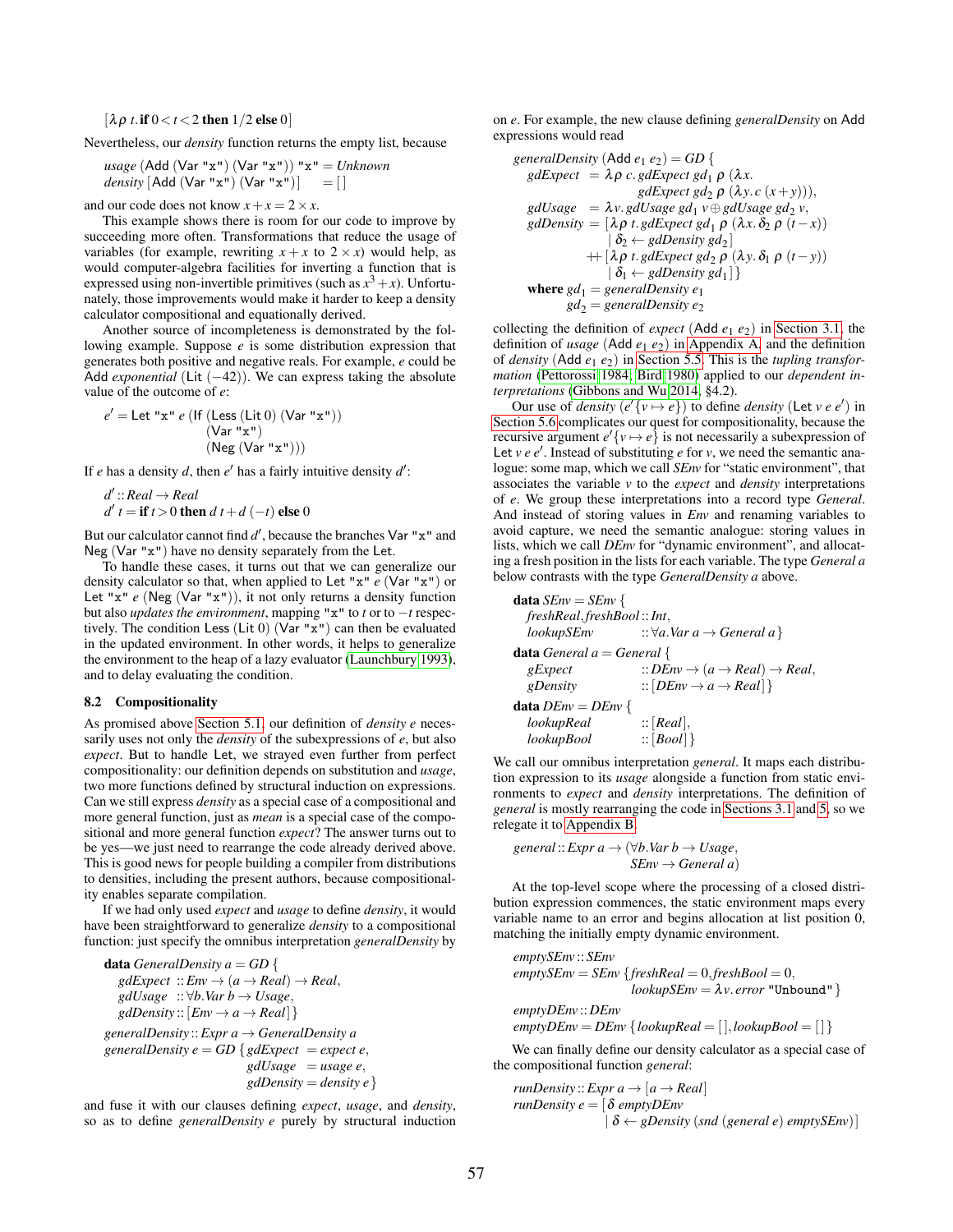# 9. Conclusion

We have turned a specification of density functions in terms of expectation functionals into a syntax-directed implementation that supports separate compilation. Our equational derivation draws from algebra, integral calculus, and  $\lambda$ -calculus. It suggests that program calculation and transformation are powerful ways to turn expressive probabilistic models into effective inference procedures. We are investigating this hypothesis in ongoing work.

## Acknowledgments

Thanks to Jacques Carette, Praveen Narayanan, Norman Ramsey, Dylan Thurston, Mitchell Wand, Robert Zinkov, and anonymous reviewers for helpful comments and discussions.

This research was supported by DARPA grant FA8750-14-2- 0007, NSF grant CNS-0723054, Lilly Endowment, Inc. (through its support for the Indiana University Pervasive Technology Institute), and the Indiana METACyt Initiative. The Indiana METACyt Initiative at IU is also supported in part by Lilly Endowment, Inc.

#### References

- <span id="page-11-11"></span>S. Bhat, A. Agarwal, R. Vuduc, and A. Gray. A type theory for probability density functions. In *Proceedings of POPL 2012*, pages 545–556. ACM Press, 2012.
- <span id="page-11-12"></span>S. Bhat, J. Borgström, A. D. Gordon, and C. V. Russo. Deriving probability density functions from probabilistic functional programs. In N. Piterman and S. A. Smolka, editors, *Proceedings of TACAS 2013*, number 7795 in Lecture Notes in Computer Science, pages 508–522. Springer, 2013.
- <span id="page-11-20"></span>R. S. Bird. Tabulation techniques for recursive programs. *ACM Computing Surveys*, 12(4):403–417, 1980.
- <span id="page-11-1"></span>K. Claessen and J. Hughes. QuickCheck: A lightweight tool for random testing of Haskell programs. In *Proceedings of ICFP 2000*, pages 268– 279. ACM Press, 2000.
- <span id="page-11-5"></span>M. J. Fischer. Lambda-calculus schemata. *Lisp and Symbolic Computation*, 6(3–4):259–288, 1993.
- <span id="page-11-14"></span>D. Freedman, R. Pisani, and R. Purves. *Statistics*. W. W. Norton, fourth edition, 2007.
- <span id="page-11-21"></span>J. Gibbons and N. Wu. Folding domain-specific languages: Deep and shallow embeddings (functional pearl). In J. Jeuring and M. M. T. Chakravarty, editors, *Proceedings of ICFP 2014*, pages 339–347. ACM Press, 2014.
- <span id="page-11-3"></span>R. Hinze. Deriving backtracking monad transformers. In *Proceedings of ICFP 2000*, pages 186–197. ACM Press, 2000.
- <span id="page-11-0"></span>J. Hughes. The design of a pretty-printing library. In J. Jeuring and E. Meijer, editors, *Advanced Functional Programming: 1st International Spring School on Advanced Functional Programming Techniques*, number 925 in Lecture Notes in Computer Science, pages 53–96. Springer, 1995.
- <span id="page-11-15"></span>P. J. Landin. The mechanical evaluation of expressions. *The Computer Journal*, 6(4):308–320, 1964.
- <span id="page-11-18"></span>J. Launchbury. A natural semantics for lazy evaluation. In *Proceedings of POPL 1993*, pages 144–154. ACM Press, 1993.
- <span id="page-11-8"></span>D. J. C. MacKay. Introduction to Monte Carlo methods. In M. I. Jordan, editor, *Learning and Inference in Graphical Models*. Kluwer, 1998. Paperback: *Learning in Graphical Models*, MIT Press.
- <span id="page-11-2"></span>J. Pearl. *Probabilistic Reasoning in Intelligent Systems: Networks of Plausible Inference*. Morgan Kaufmann, 1988. Revised 2nd printing, 1998.
- <span id="page-11-19"></span>A. Pettorossi. A powerful strategy for deriving efficient programs by transformation. In *Proceedings of the 1984 ACM Symposium on Lisp and Functional Programming*, pages 273–281. ACM Press, 1984.
- <span id="page-11-16"></span>S. Peyton Jones, editor. *Haskell 98 Language and Libraries: The Revised Report*. Cambridge University Press, 2003.
- <span id="page-11-10"></span>A. Pfeffer. CTPPL: A continuous time probabilistic programming language. In C. Boutilier, editor, *Proceedings of the 21st International Joint Conference on Artificial Intelligence*, pages 1943–1950, 2009.
- <span id="page-11-4"></span>D. Pollard. *A User's Guide to Measure Theoretic Probability*. Cambridge University Press, 2001.
- <span id="page-11-6"></span>J. C. Reynolds. Definitional interpreters for higher-order programming languages. In *Proceedings of the ACM National Conference*, volume 2, pages 717–740. ACM Press, 1972.
- <span id="page-11-7"></span>C. Strachey and C. P. Wadsworth. Continuations: A mathematical semantics for handling full jumps. Technical Monograph PRG-11, Programming Research Group, Oxford University Computing Laboratory, 1974.
- <span id="page-11-9"></span>L. Tierney. A note on Metropolis-Hastings kernels for general state spaces. *The Annals of Applied Probability*, 8(1):1–9, 1998.
- <span id="page-11-13"></span>P. L. Wadler. How to replace failure by a list of successes: A method for exception handling, backtracking, and pattern matching in lazy functional languages. In J.-P. Jouannaud, editor, *Functional Programming Languages and Computer Architecture*, number 201 in Lecture Notes in Computer Science, pages 113–128. Springer, 1985.

## <span id="page-11-17"></span>A. Usage Testing

[Section 5.6](#page-7-1) uses the function

 $usage::Expr a \rightarrow Var b \rightarrow Usage$ 

to test how many times an expression uses a variable. The return type *Usage* offers just three possibilities:

data *Usage* = *Never* | *AtMostOnce* | *Unknown* deriving (*Eq*,*Ord*)

For example, we want

*usage* (If (Var "b") (Var "x") (Var "x")) "x" = *AtMostOnce usage* (Add (Var "x") (Var "x")) "x" = *Unknown*

This contrast between If and Add indicates that we need two algebraic structures on the type *Usage*.

First, some *Usage* values *entail* others as propositions. For example, if  $\nu$  is never used, then  $\nu$  is used at most once. This entailment relation just happens to be a total order, so we define the operator  $\leq$  to mean entailment, by **deriving** *Ord* above.

Second, when two subexpressions together produce a final outcome, the counts of how many times they use *v* add up, and our knowledge of the counts forms a commutative monoid. For example, suppose  $e' = \text{Add } e'_1 e'_2$ , and we know that  $e'_1$  never uses *v* and  $e'_2$  uses *v* at most once. Then we know that  $e'$  uses *v* at most once. If instead we only know that  $e'_1$  and  $e'_2$  each use  $v$  at most once, then all we know about  $e^t$  is it uses  $v$  at most twice. That's not useful knowledge about e', so we might as well represent it as *Unknown*. We define the operator ⊕ to add up our knowledge in this way:

#### instance *Monoid Usage* where

| mempty    |                    |         | $=$ Never   |
|-----------|--------------------|---------|-------------|
| Never ⊕ u |                    | $=$ $u$ |             |
| u         | $\oplus$ Never = u |         |             |
|           | $\oplus$ $\equiv$  |         | $=$ Unknown |

Armed with these two instances, we can define the *usage* function. It amounts to an abstract interpretation of expressions:

| usage StdRandom $=$ $=$ Never |                                                                 |
|-------------------------------|-----------------------------------------------------------------|
| $usage (Lit_-)$               | $=$ Never                                                       |
| <i>usage</i> (Var $v$ )       | $v' =$ if eq v v' then AtMostOnce                               |
|                               | else Never                                                      |
|                               | usage (Let $vee'$ ) $v' = usagevev' \oplus ifeq vv'$ then Never |
|                               | else usage $e'$ $v'$                                            |
| <i>usage</i> (Neg $e$ )       | $v = usage e v$                                                 |
| usage $(\text{Exp } e)$       | $v = usage e v$                                                 |
| usage $(\text{Log } e)$       | $v = usage e v$                                                 |
| usage (Not e)                 | $v = usage e v$                                                 |
|                               | usage (Add $e_1 e_2$ ) $v = usage e_1 v \oplus usage e_2 v$     |
|                               |                                                                 |